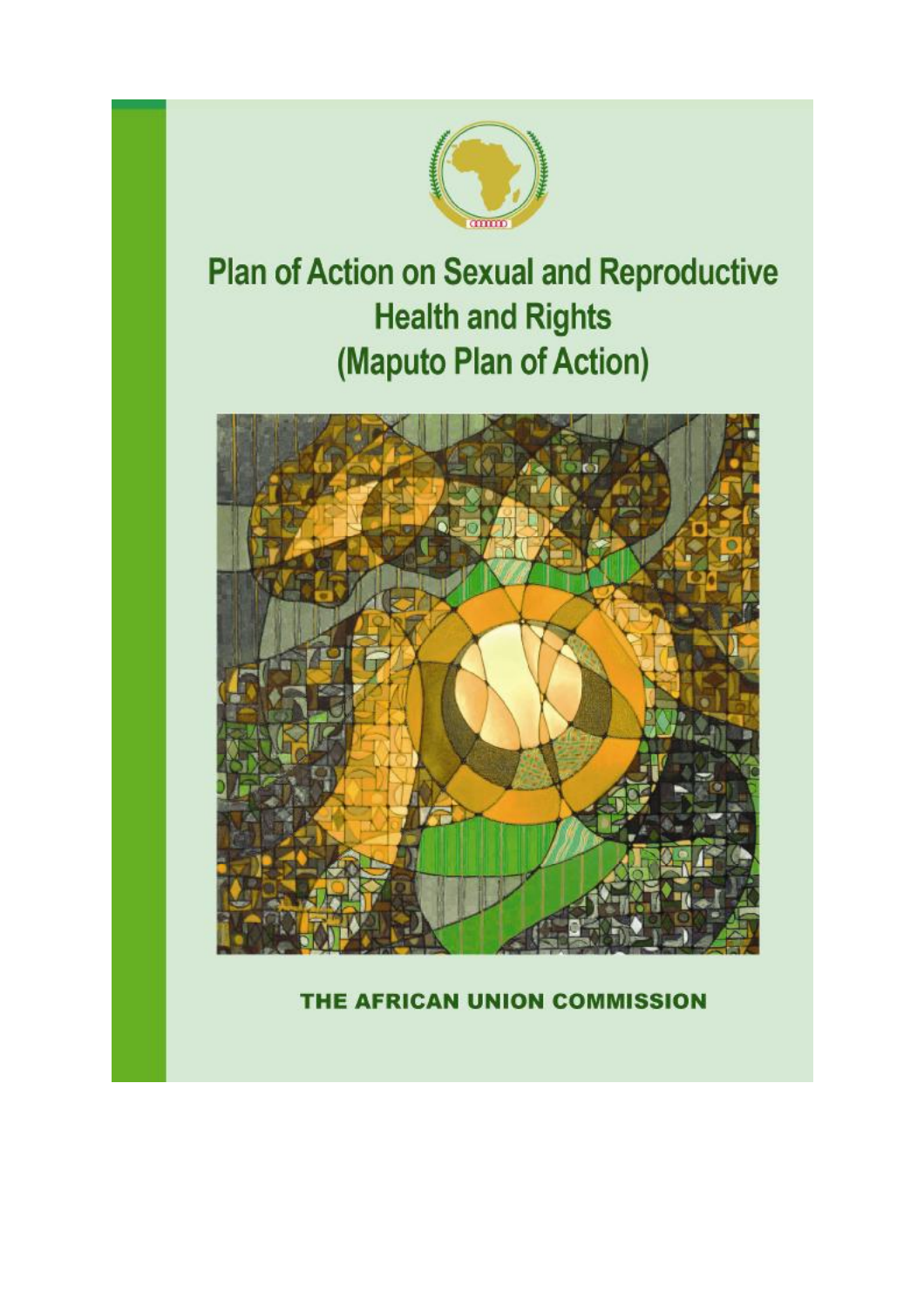AFRICAN UNION NEWSLET CONTROL CONTRACT A UNION AFRICAINE

UNIÃO AFRICANA

الانحاد الأفريقي



**Addis Ababa, ETHIOPIA P. O. Box 3243 Tele: 251-115 517 700 Fax: 251-11-5 517844** 

SPECIAL SESSION THE AFRICAN UNION CONFERENCE OF MINISTERS OF HEALTH MAPUTO, MOZAMBIQUE 18–22 SEPTEMBER 2006

Sp/MIN/CAMH/5(I)

Universal Access to Comprehensive Sexual and Reproductive Health Services in Africa

MAPUTO PLAN OF ACTION FOR THE OPERATIONALISATION OF THE CONTINENTAL POLICY FRAMEWORK FOR SEXUAL AND REPRODUCTIVE HEALTH AND RIGHTS 2007-2010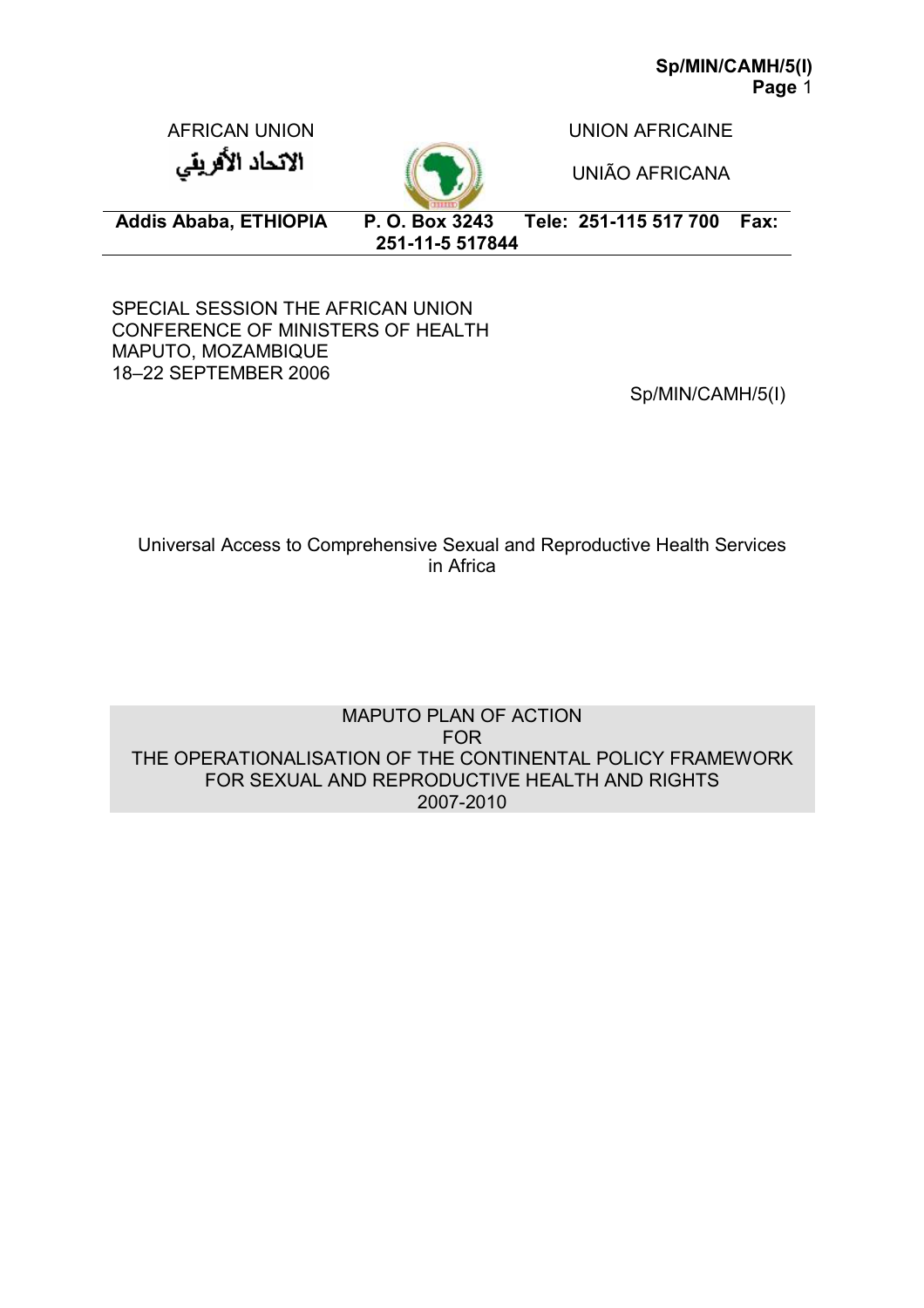#### **INTRODUCTION**

 $\overline{a}$ 

1. Recognizing that African countries are not likely to achieve the Millennium Development Goals (MDGs) without significant improvements in the sexual and reproductive health of the people of Africa which is crucial in addressing MDG 1 on poverty reduction, the 2nd Ordinary Session of the Conference of African Ministers of Health, meeting in Gaborone, Botswana, in October 2005, adopted the Continental Policy Framework on Sexual and Reproductive Health and Rights which was endorsed by AU Heads of State in January 2006.

2. The Continental Policy Framework on Sexual and Reproductive Health and Rights addresses the reproductive health and rights challenges faced by Africa. It also calls for strengthening the health sector component by increasing resource allocation to health, in order to improve access to services. Mainstreaming gender issues into socio-economic development programmes and SRH commodity security are also addressed. Moreover, the AU Ministers of Health recommended that SRH should be among the highest six priorities of the health sector. In harmony with this ministerial recommendation the outcome of the World Summit held in New York in September 2005 reiterated the need to attain universal access to services, including access to reproductive health care services.

3. The AU Health Ministers further called for a Special Session to discuss the issues associated with improving sexual and reproductive health and the need to develop a concrete, costed Plan of Action (POA) for implementing the Framework. This decision was endorsed by the Summit of the Heads of State and Government in Khartoum, Sudan, in January 2006.

4. The Gaborone Declaration on the Roadmap towards Universal Access to prevention, treatment and care, among other things, underlines the need for the development of an integrated health care delivery system based on essential health package and the preparation of costed health development plan.

5. This Maputo Plan of Action for the Operationalisation of the Sexual and Reproductive Health and Rights Continental Policy Framework seeks to take the continent forward towards the goal of universal access to comprehensive sexual and reproductive health services in Africa by 2015. It is a short term plan for the period up to 2010 built on nine action areas: Integration of sexual and reproductive health (SRH) services into PHC, repositioning family planning, developing and promoting youth-friendly services, unsafe abortion, quality safe motherhood, resource mobilization, commodity security and monitoring and evaluation. The Plan is premised on SRH in its fullest context as defined at ICPD/PoA 1994 taking into account the life cycle approach. These elements of SRHR includes Adolescent Sexual and Reproductive Health (ASRH); Safe Motherhood and newborn care; Abortion Care<sup>1</sup>; Family planning; Prevention and Management of Sexually Transmitted Infections including HIV/AIDS; Prevention and Management of Infertility; Prevention and Management of Cancers of the Reproductive System; Addressing mid-life concerns of men and women; Health and Development; the Reduction of

<sup>1</sup>Abortion as specified in para. 8.25,of ICPD/PoA, includes prevention of abortion, management of the consequences of abortion and safe abortion, where abortion is not against the law.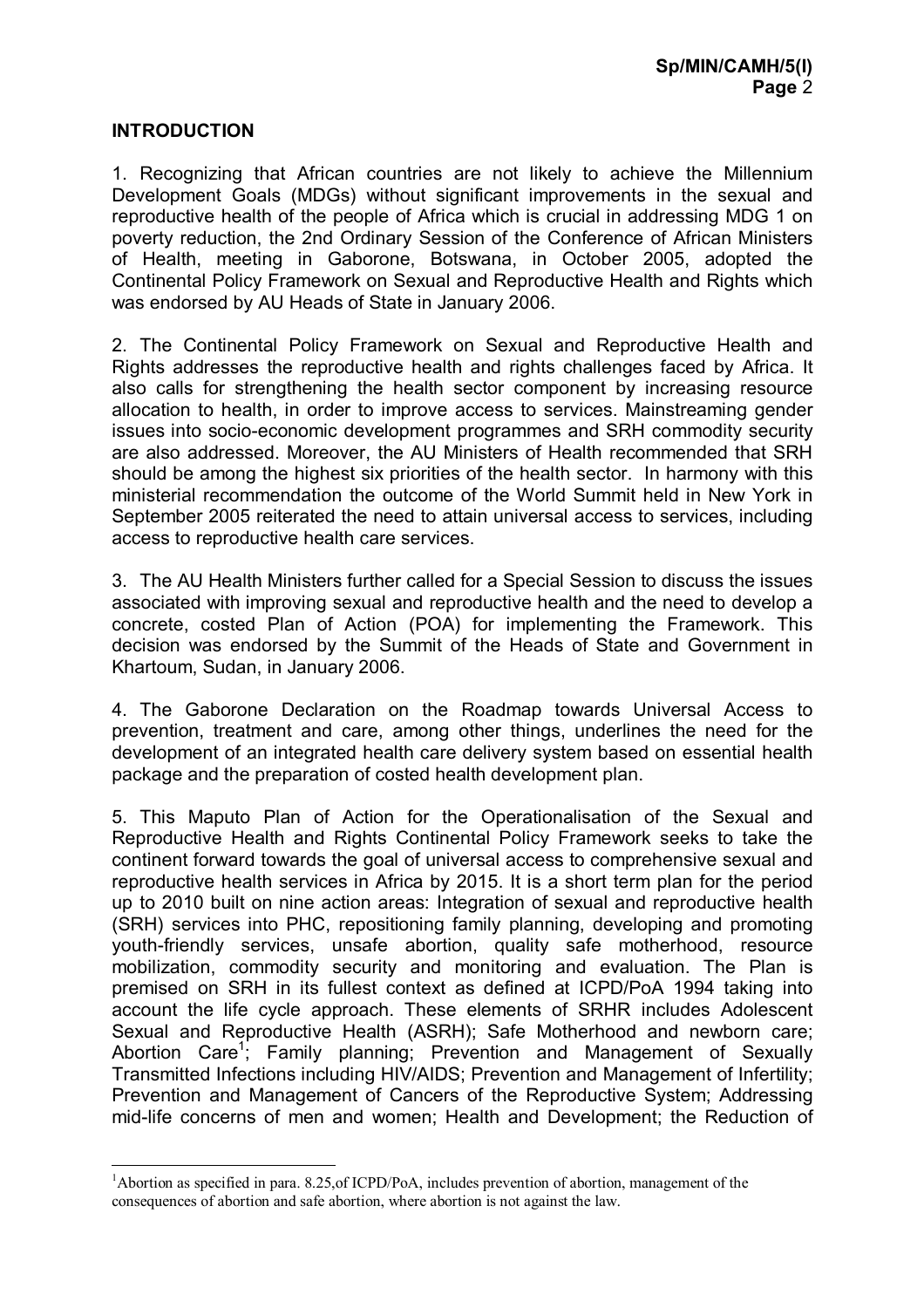Gender-based Violence; Interpersonal Communication and Counselling; and Health education.

6. The Plan learns from best practices and cost-effective interventions and responds to vulnerability in all its forms, from gender inequality, to rural living and the youth, to specific vulnerable groups such as displaced persons, migrants and refugees. It recognizes the importance of creating an enabling environment and of community and women's empowerment and the role of men.

7. While recognizing the need for an emphasis on SRH the Plan recognizes that this must be built into and on an effective health system and sufficient financial and human resources and that SRH interventions will be impeded until the crisis in these is resolved. It is therefore essential to mobilize domestic resources to support health programmes including complying with the Abuja 2001 commitment to increase allocation of resources to the health sector to at least 15% of the national budget.

8. Recognizing the unique circumstances of each country, the Plan is specifically broad and flexible to allow for adaptation at the country level. It provides a core set of actions, but neither limits countries, nor requires those that already have strategies to start afresh; rather it encourages all countries to review their plans against this action plan to identify gaps and areas for improvement. At the same time, the Plan, although focused on country action, blends in niche roles in the eight action areas for the African Union, Regional Economic Communities and continental and international partners. It also recognizes the role of civil society and the private sector within the framework of national programs. The Plan sets indicators for monitoring progress at these different levels.

9. In addition to the Sexual and Reproductive Health Continental Policy Framework the plan has also recognised and drawn on the Gaborone Declaration on the Roadmap Towards Universal Access to Prevention, Treatment and Care, the Brazzaville Commitment on Scaling Up Towards Universal Access and the Abuja Call for Accelerated Action Towards Universal Access to STI/HIV/AIDS, Tuberculosis and Malaria Services in Africa.

# **RATIONALE**

10.Reproductive health conditions are devastating the African Continent: 25 million Africans infected with HIV, 12 million children orphaned due to deaths related to AIDS. 2 million deaths from AIDS each year, women increasingly affected with the feminization of the epidemic; 1 million maternal and newborn deaths annually, an African woman having a 1 in16 chance of dying while giving birth; high unmet need for family planning with rapid population growth often outstripping economic growth and the growth of basic social services (education and health), thus contributing to the vicious cycle of poverty and ill-health. Addressing poverty (MDG1) and addressing SRHR are mutually reinforcing.

11.Today, by any measure, less than one third of Africans have access to reproductive health (RH). Under current trends and with business as usual, Africa will not reach universal access to RH. The challenge is one of scale, to redouble our efforts and to accelerate programmes towards rapid increases in access and coverage towards the ultimate goal of universal access to RH by 2015.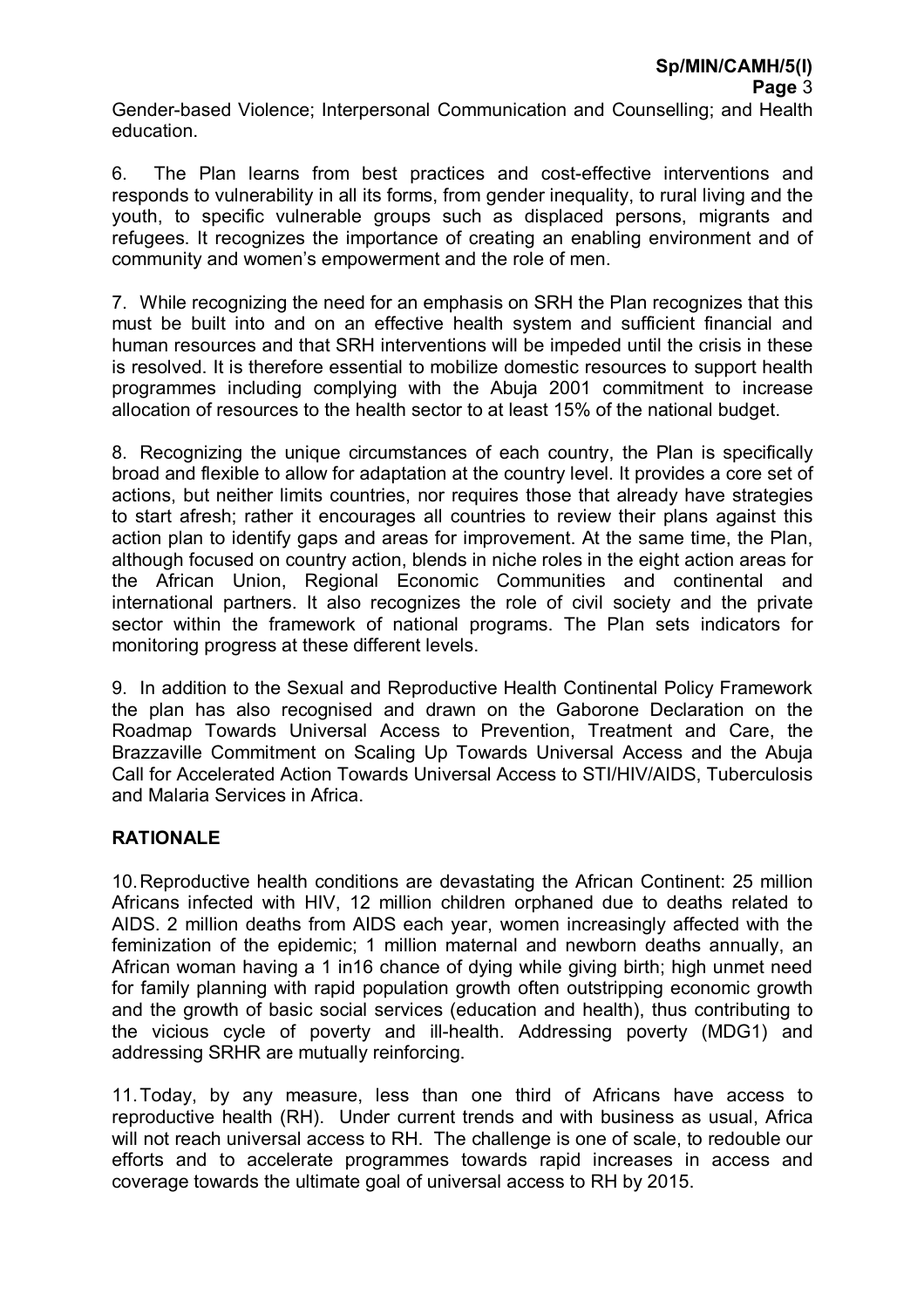- 12.The March 2006 Brazzaville Commitment on Scaling Up Towards Universal Access, among other things, recognizes:
	- i. The importance of building long-term infrastructure and systems strengthening and capacity building at all levels of the health care system for an exceptional response to STI/HIV/AIDS.
	- ii. That basic medicines and other commodities are a human right and should be available and accessible to all who need them in Africa.

13.The Abuja Call for accelerated action towards Universal Access to STI/HIV/AIDS, Tuberculosis and Malaria services in Africa also calls for the strengthening of health systems and the promotion of an integration of STI/HIV/AIDS services in Primary Health Care. This call was supported at the UN General Assembly Special Session on STI/HIV/AIDS in 2006.

14. All the above are in harmony with the consensus reached at ICPD a decade ago and reaffirm the urgency of doubling efforts to ensure attainment of universal access.

15. The Plan of Action takes into account the growing shortage of health care personnel and the threats surrounding the production and availability of generic medicines. Consequently, a whole section is devoted to capacity building and another to the issue of availability of commodities.

#### **OVERARCHING GOAL**

16. The ultimate goal of this Maputo Plan of Action is for African Governments, civil society, the private sector and all development partners to join forces and redouble efforts, so that together the effective implementation of the continental policy including universal access to sexual and reproductive health by 2015 in all countries in Africa can be achieved

- 17. Key strategies for operationalisation of the SRH Policy framework:
	- i. Integrating STI/HIV/AIDS, and SRHR programmes and services, including reproductive cancers, to maximize the effectiveness of resource utilization and to attain a synergetic complementary of the two strategies;
	- ii. Repositioning family planning as an essential part of the attainment of health MDGs;
	- iii. Addressing the sexual and reproductive health needs of adolescents and youth as a key SRH component;
- iv. Addressing unsafe abortion;
- v. Delivering quality and affordable services in order to promote Safe Motherhood, child survival, maternal, newborn and child health.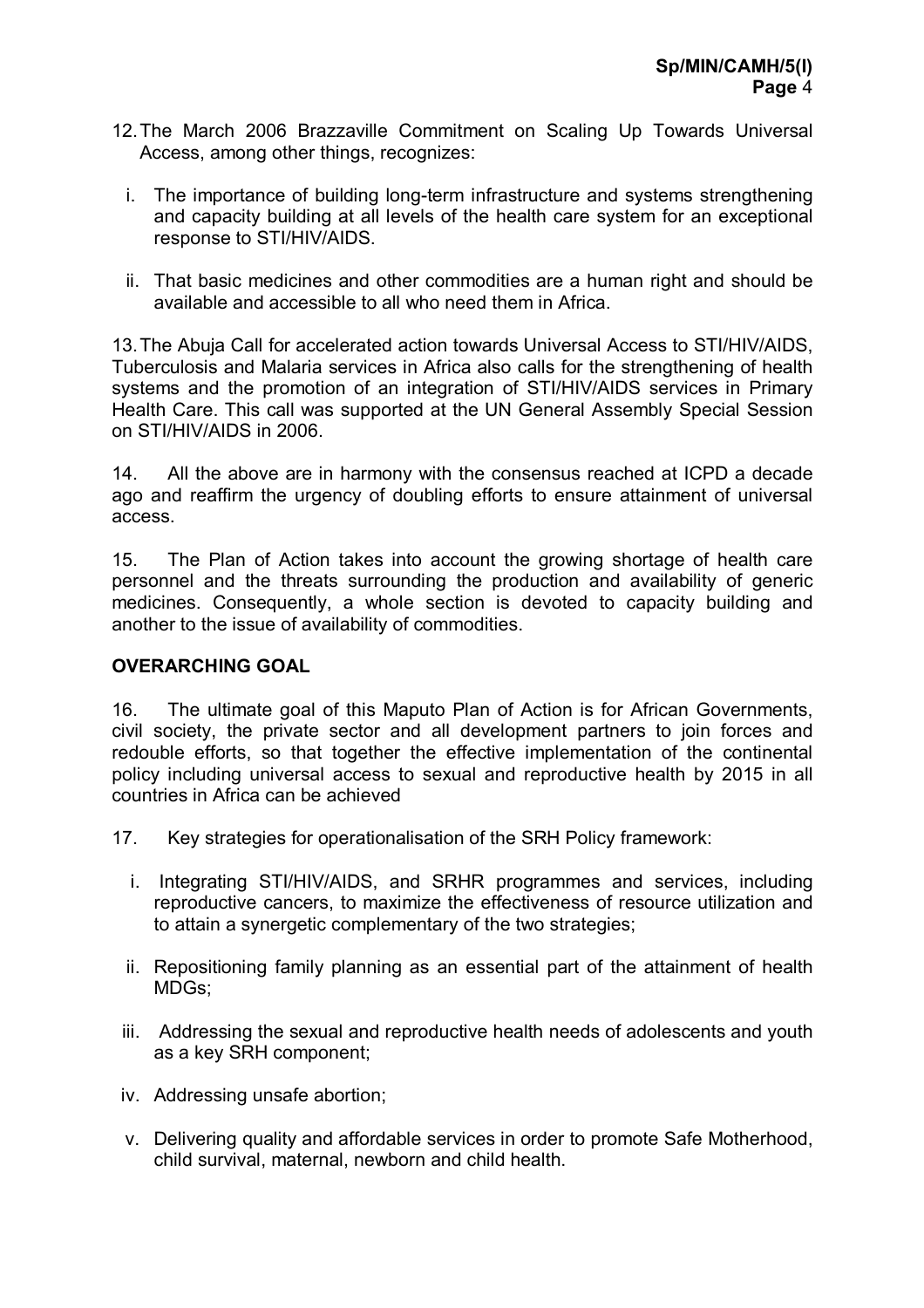- vi. African and south-south co-operation for the attainment of ICPD and MDG goals in Africa
- 18. The strategy includes the crosscutting issues to:
- Increase domestic resources for sexual and reproductive health and rights including the addressing of the human resource crisis;
- Include males as an essential partner of SRHR programmes;
- Adopt a multisectoral approach to SRHR;
- **Foster community involvement and participation;**
- If Strengthen SRH commodity security with emphasis on family planning and emergency obstetric care and referral;
- Dut in place operational research for evidence based action and effective monitoring tools to track progress made on the implementation of this Plan of Action;
- Integration of nutrition in STI/HIV/AIDS, and SRHR especially for pregnant women, and children by incorporating nutrition in the school curriculum. fortification of food institutionalisation.
- **Involvement of families and communities:**
- Involvement of the Ministries of Health in conflict resolution;
- Rural-urban service delivery equity.

19. The cost estimates provided in this PoA is a global requirement for the delivery of affordable quality SRHR services in the continent during the 4-year period 2007 - 2010. This PoA will mainly be financed through domestic resources and the shortfall will have to be mobilised.

#### **PRIORITY TARGET GROUPS**

20 Reproductive Health encompasses the whole life span of an individual from conception to old age as such SRH services shall be provided to all who need them. Emphasis will be on men and women of reproductive age, newborns, young people rural, mobile, and cross-border populations, displaced persons and other marginalized groups.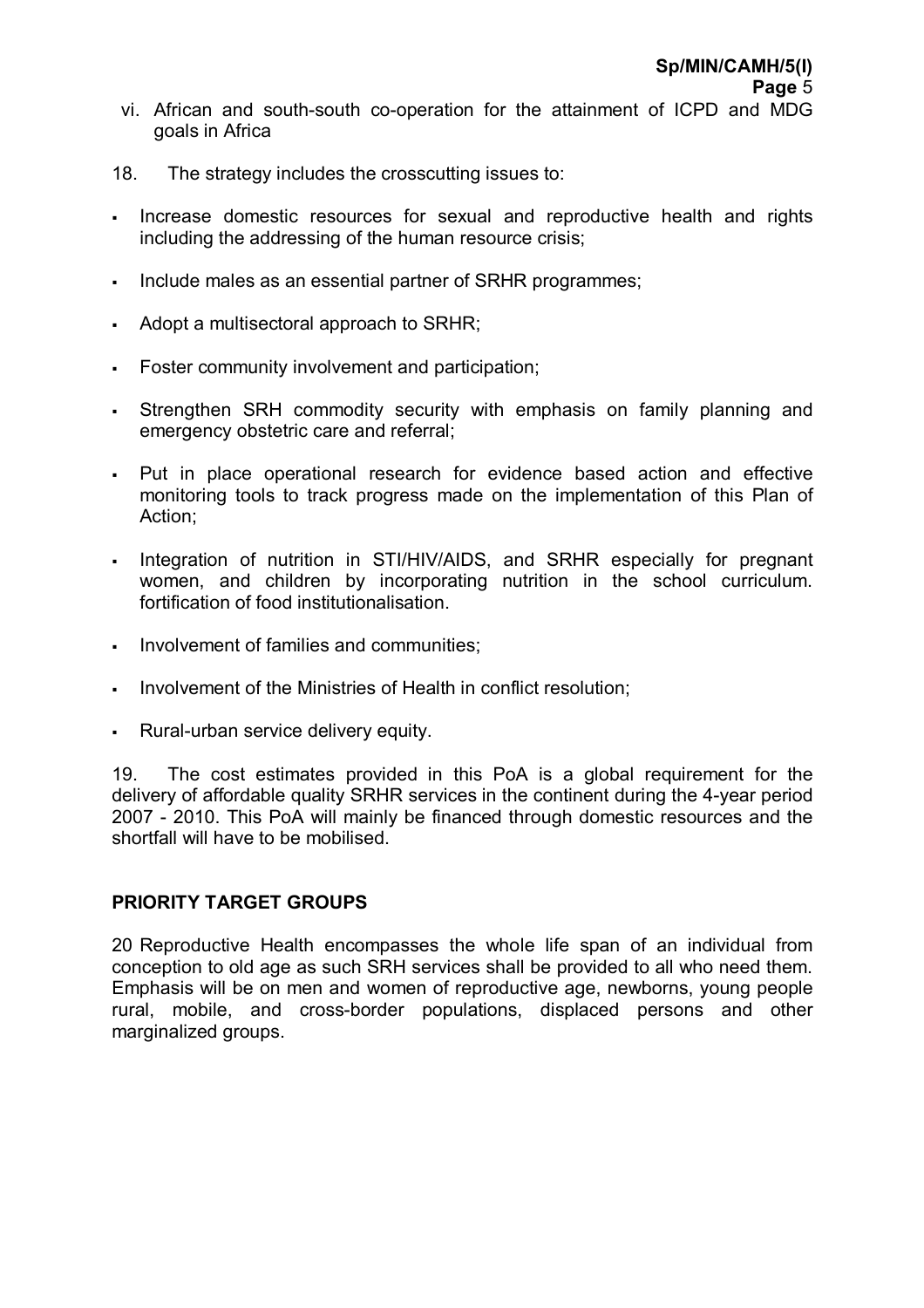# **EXPECTED OUTCOME**

21 This Program of Action will provide a framework from which countries can draw inspiration. This will not require the elaboration of new strategies but simply the incorporation of elements of this strategy into the existing ones.

## **COSTING THE PLAN OF ACTION**

22. Preliminary cost estimates have been made for the direct service delivery costs required to make progressive advancement to universal access to reproductive health services by 2015 (including family planning, safe motherhood, newborn health and sexually transmitted infection interventions). \$3.5 billion is required for sexual and reproductive health services for Africa in 2007 and a total of \$16billion through to 2010.

23. Review and updating of the preliminary cost estimates, incorporating national statistical inputs, is required. (See Annex). These are provisional results, conditional on the details in the appendix. The results also reveal that the savings in other maternal, newborn and child health interventions are significantly greater than the marginal increase in expenditures for higher family planning prevalence.

24. These estimates should be reviewed and further updated on the basis of the experience gained in the implementation of the programmes. However, what is most important is that national plans include detailed definitions of interventions appropriate to meeting national needs for sexual and reproductive health and that investments reflect and improve national capacity for their implementation and monitoring.

25.The principles of the current analysis, however, should be adhered to, including that: plans should be geared to achieving universal access to reproductive health by 2015, increased investment and action to improve human resources for health are required, such plans and estimates include resources to strengthen the health system including allocations for monitoring, supervision, basic public health functions, community action and other necessary support functions, that additional resources will be needed to address elements explicitly not included (such as capital investments) and that further investment will be needed in sectors other than health that support and advance progress towards health-related objectives, including those in the Millennium Development Goals. The current estimates are indicative of the scale of the required effort and should mobilize an appropriate response by governments, donors, civil society and the private sector.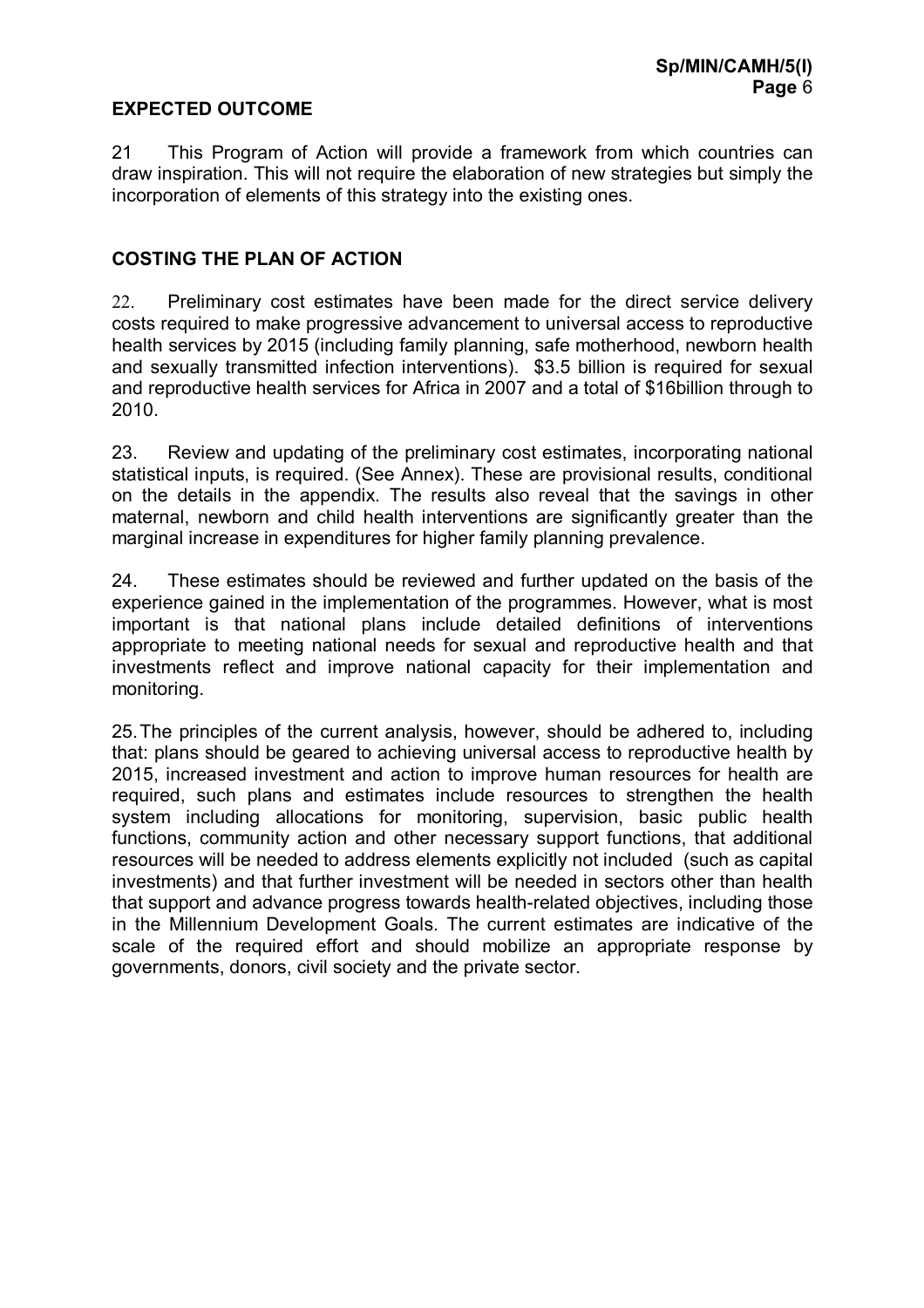#### **POA for Implementing the Continental Sexual and Reproductive Health and Rights Policy Framework 2007–2010**

| <b>Outputs</b>                                                                         | <b>Strategic actions</b>                                                                                                                                                                                                                                                                | Indicators for monitoring progress                                                                                                                                                                                                      |
|----------------------------------------------------------------------------------------|-----------------------------------------------------------------------------------------------------------------------------------------------------------------------------------------------------------------------------------------------------------------------------------------|-----------------------------------------------------------------------------------------------------------------------------------------------------------------------------------------------------------------------------------------|
| 1. HIV, STI, Malaria and<br><b>SRH services integrated</b><br>into primary health care |                                                                                                                                                                                                                                                                                         |                                                                                                                                                                                                                                         |
| 1.1 Advocacy/policy                                                                    | 1.1.1 Integrate SRHR and HIV/AIDS/STI and malaria<br>in key national health policy documents and plans                                                                                                                                                                                  | 1.1.1 # countries with integrated<br>SRHR/HIV/AIDS/STIs and Malaria policy<br>documents and national plans                                                                                                                              |
|                                                                                        | 1.1.2 Develop policies and legal frameworks for<br>STI/HIV/AIDS prevention to support the provision of<br>appropriate and comprehensive HIV/AIDS/STI and<br>malaria prevention, care and treatment options for all<br>including pregnant women, mothers, infants, families<br>and PLWHA | 1.1.2# countries with policies and legal<br>frameworks in place to ensure access to<br>comprehensive HIV/ AIDS/STI and malaria<br>prevention, care and treatment options for<br>pregnant women, mothers, infants, families<br>and PLWHA |
|                                                                                        | 1.1.3 Develop and/or implement strategies to address<br>Gender Based Violence (GBV) in collaboration with<br>other relevant stakeholders.                                                                                                                                               | 1.1.3a# Countries strategies dealing with<br>GBV developed and implemented.<br>1.1.3b Laws dealing with GBV in place                                                                                                                    |
|                                                                                        | 1.1.4 Conduct Research and Develop and/or<br>implement strategies to address early marriages and<br>harmful traditional practices (HTP) such as Female<br><b>Genital Mutilation (FGM)</b>                                                                                               | 1.1.4a # countries with programmes to<br>address HTP<br>1.1.4b# countries conducting with research<br>reports on HTP and FGM                                                                                                            |
|                                                                                        | 1.1. .5 Incorporate health management of GBV in the<br>training curricula of health workers and providers of<br>legal services.                                                                                                                                                         | 1.1.5 # countries with curricula for health<br>workers and legal service providers that<br>incorporate health related components of<br><b>GBV</b>                                                                                       |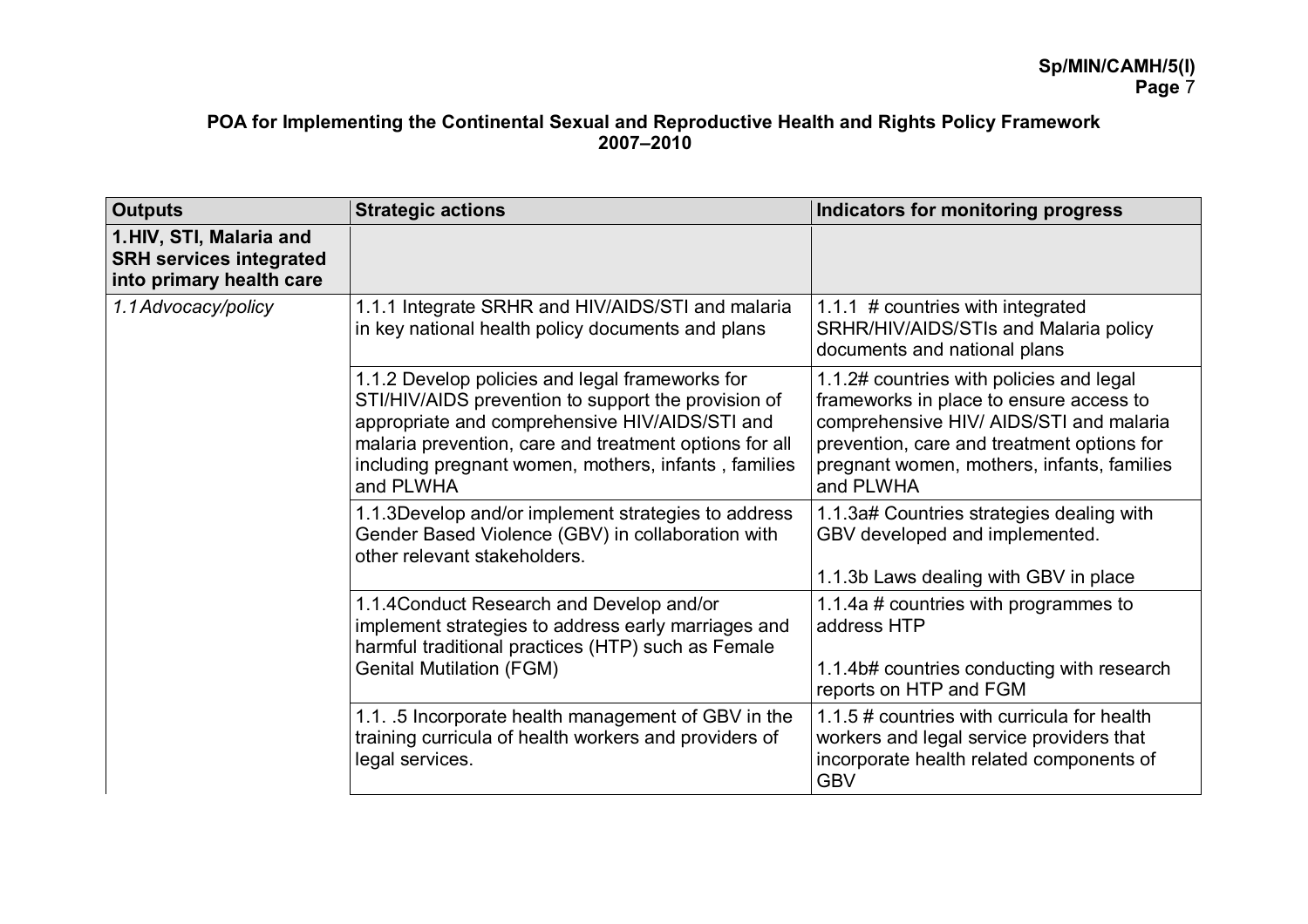| <b>Outputs</b>        | <b>Strategic actions</b>                                                                                                                                                                              | <b>Indicators for monitoring progress</b>                                                                                                                                      |
|-----------------------|-------------------------------------------------------------------------------------------------------------------------------------------------------------------------------------------------------|--------------------------------------------------------------------------------------------------------------------------------------------------------------------------------|
|                       | 1.1.6 Develop policies to ensure access to condoms<br>especially among PLWHA                                                                                                                          | 1.1.6 # countries with policies that ensure<br>access to condoms especially for PLWHA                                                                                          |
|                       | 1.1.7 Develop policies that promote involvement of<br>civil society and private sector in SRHR service<br>delivery within national programmes                                                         | 1.1.7 # countries with policies on public<br>private partnership on SRHR developed and<br>implemented                                                                          |
|                       | 1.1.8 Advocate for multi-sectoral effort to create a<br>supportive environment for promotion of national<br>SRHR policies and programmes                                                              | 1.1.8 # Countries with multi-sectoral plans<br>supporting SRHR                                                                                                                 |
| 1.2 Capacity building | 1.2.1 Conduct comprehensive assessments of health<br>care delivery systems to assess management,<br>infrastructure and resource needs for effective<br>integration of STI/HIV/AIDS into SRHR services | 1.2.1 # SDPs providing integrated<br>STI/HIV/AIDS and SRHR services                                                                                                            |
|                       | 1.2. 2 Review training curricula for service providers to<br>incorporate integration of SRH with STI/HIV/AIDS and<br>nutrition.                                                                       | 1.2.2 # Training institutions integrating<br>STI/HIV/AIDS and nutrition with SRHR in their<br>curricula                                                                        |
|                       | 1.2.3 Provide pre- and in-service training for health<br>service providers in the provision of integrated SRHR<br>STI/HIV/AIDS and malaria services                                                   | 1.2.3 # Providers trained in integrated<br>STI/HIV/AIDS, malaria and SRHR                                                                                                      |
|                       | 1.2.4 Refurbish structures and reorganise service<br>provision to ensure effective provision of integrated<br>services                                                                                | 1.2.4 # SDPs providing integrated services                                                                                                                                     |
|                       | 1.2.5 Develop a Human Resource plan for training<br>various cadres for local consumption, distribution,<br>utilisation, and retention of health workers at all levels                                 | 1.2.5 Proportion of health workers per<br>population                                                                                                                           |
| 1.3 Services          | 1.3.1 Ensure access to routine HIV counselling and<br>testing in STI, family planning and maternal and<br>newborn and reproductive cancer services                                                    | 1.3.1 % Service Delivery Points (SDPs)<br>offering routine HIV counselling and testing in<br>STI, family planning and maternal and<br>newborn and reproductive cancer services |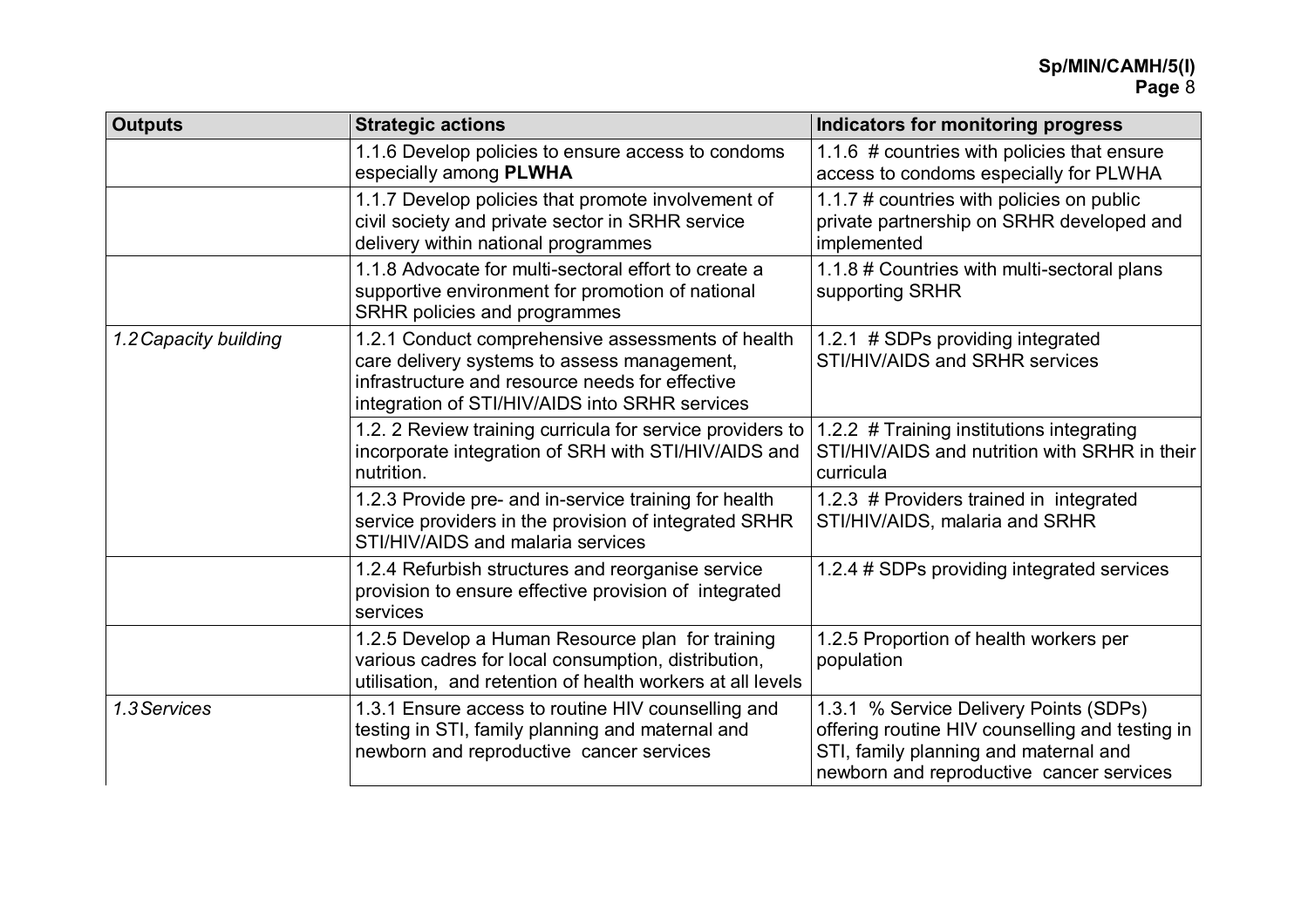| <b>Outputs</b> | <b>Strategic actions</b>                                                                                                                                                                                                                    | Indicators for monitoring progress                                                                                                         |
|----------------|---------------------------------------------------------------------------------------------------------------------------------------------------------------------------------------------------------------------------------------------|--------------------------------------------------------------------------------------------------------------------------------------------|
|                | 1.3.2 Integrate comprehensive HIV/STI prevention,<br>management and treatment with SRHR, including dual<br>protection                                                                                                                       | 1.3.2 % SDPs offering integrated<br>comprehensive HIV prevention, management<br>and treatment                                              |
|                | 1.3.3 Ensure access to services that address gender-<br>based violence including management of sexual<br>abuse, emergency contraception and HIV post-<br>exposure prophylaxis and STI treatment in an<br>integrated and co-ordinated manner | 1.3.3 % SDPs offering STI, PEP and EC<br>services for GBV victims                                                                          |
|                | 1.3.4 Ensure integration of services for prevention and<br>management of infertility                                                                                                                                                        | 1.3.4 Prevalence of childlessness                                                                                                          |
|                | 1.3.5 Provide appropriate information on the provision<br>of integrated STI/HIV/AIDS and SRHR services                                                                                                                                      | 1.3.5 Wide availability of appropriate<br>information on the provision of integrated<br>STI/HIV/AIDS and SRHR services                     |
|                | 1.3.6 Provide services for the SRH needs of all<br>persons including vulnerable groups and mobile<br>populations especially migrant women, IDPs and<br>those in conflict situations                                                         | 1.3.6 Coverage for SRH services by target<br>group                                                                                         |
|                | 1.3.7 Develop and implement a programme that<br>ensures partnership with, support from and inclusion<br>of men in SRHR services.                                                                                                            | 1.3.7 % Men with favourable attitude to<br>SRHR (FP, assisted delivery)                                                                    |
|                | 1.3.8 Provide screening and management services for<br>cancers of the reproductive system                                                                                                                                                   | 1.3.8 Proportion of SDPs offering screening<br>and management services for cancers of the<br>Reproductive system for both men and<br>women |
|                | 1.3.9 Provide services for the management of mid-life<br>concerns of both men and women, menopause and<br>andropause                                                                                                                        | 1.3.9Proportion of SDPs offering services for<br>mid-life concerns of both men and women                                                   |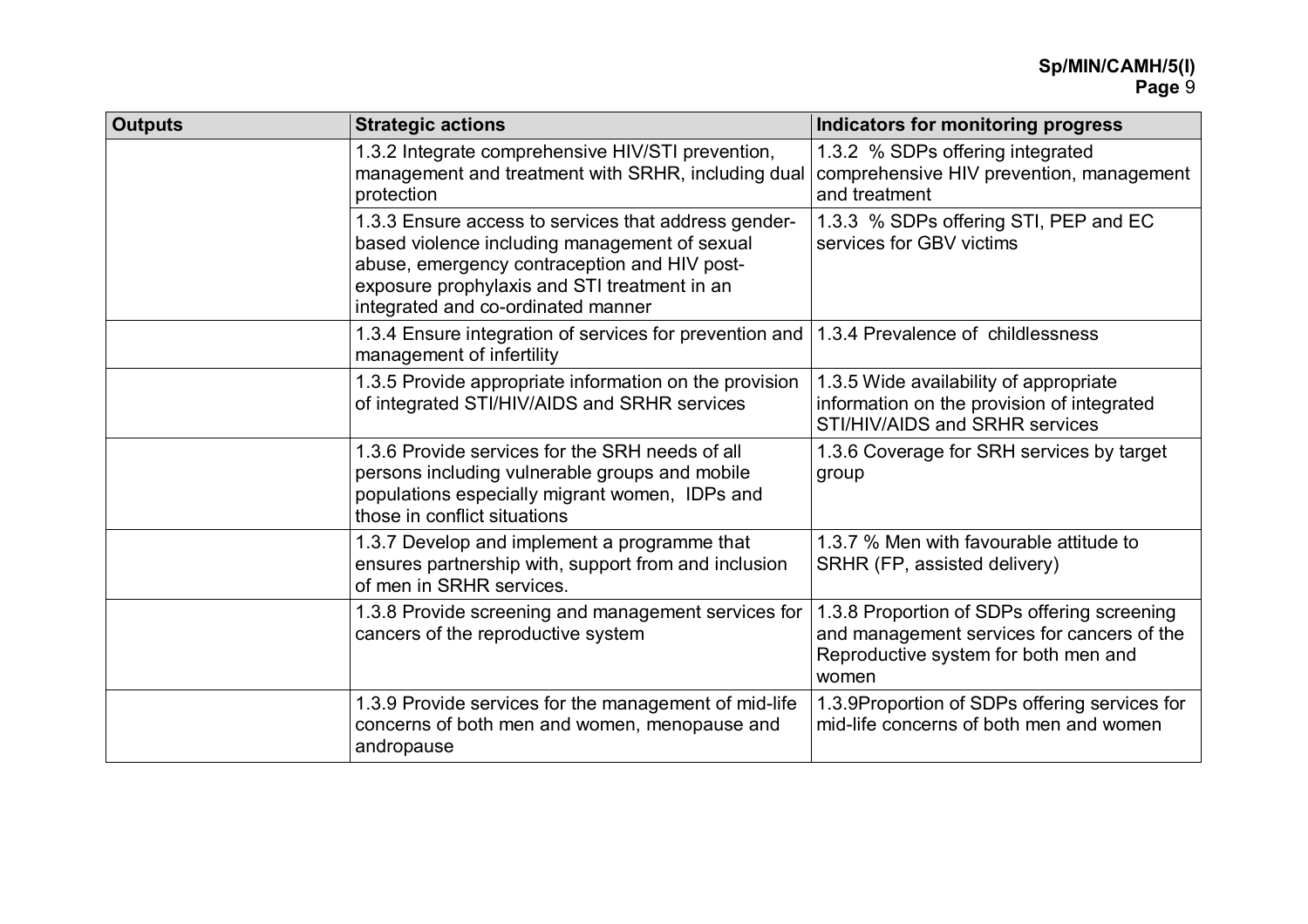| <b>Outputs</b>                                                                     | <b>Strategic actions</b>                                                                                                                                                                                                                                              | Indicators for monitoring progress                                                                                                                     |
|------------------------------------------------------------------------------------|-----------------------------------------------------------------------------------------------------------------------------------------------------------------------------------------------------------------------------------------------------------------------|--------------------------------------------------------------------------------------------------------------------------------------------------------|
|                                                                                    | 1.3.10 Integrate nutrition education and food<br>supplementation programmes with SRHR and<br>HIV/AIDS/STI services and training                                                                                                                                       | 1.3.10a Prevalence of underweight by age<br>group                                                                                                      |
|                                                                                    |                                                                                                                                                                                                                                                                       | 1.3.10b Prevalence of anaemia in pregnancy                                                                                                             |
|                                                                                    | 1.3.11 Develop and implement strategies for ensuring<br>blood safely                                                                                                                                                                                                  | 1.3.11 # SDPs with blood screening facilities                                                                                                          |
| 2. Strengthened<br>community-based<br>STI/HIV/AIDS/STI and<br><b>SRHR services</b> | 2.1.1 Build capacity of community structures and<br>referral networks to provide a continuum of<br>STI/HIV/AIDS services within SRHR SDPs                                                                                                                             | 2.1.1 Sexual and Reproductive Health<br>coverage statistics                                                                                            |
|                                                                                    | 2.1.2 Build capacity of all categories of SRHR service<br>providers (including nurses, traditional birth attendants<br>[TBAs], community-based distributors [CBDs], etc.) to<br>facilitate effective integration of STI/HIV/AIDS into<br><b>SRHR service delivery</b> | 2.1.2 # countries with integrated<br>STI/HIV/AIDS into SRHR service delivery                                                                           |
|                                                                                    | 2.1.3 Build capacity and empower communities to<br>effectively partner with SRHR/STI/HIV/AIDS SDPs for<br>enhanced community-based responses                                                                                                                          | 2.1.3 # SDPs with community partnerships                                                                                                               |
|                                                                                    | 2.1.4 Develop and implement behaviour change<br>communication strategy for community mobilisation<br>and education on health promotion and utilisation of<br>integrated SRH with STI/HIV/AIDS, malaria and<br>nutrition.                                              | 2.1.4a # countries with comprehensive BCC<br>strategy<br>2.1.4b Knowledge for integration of SRH with<br>STI/HIV/AIDS, malaria and nutrition. Services |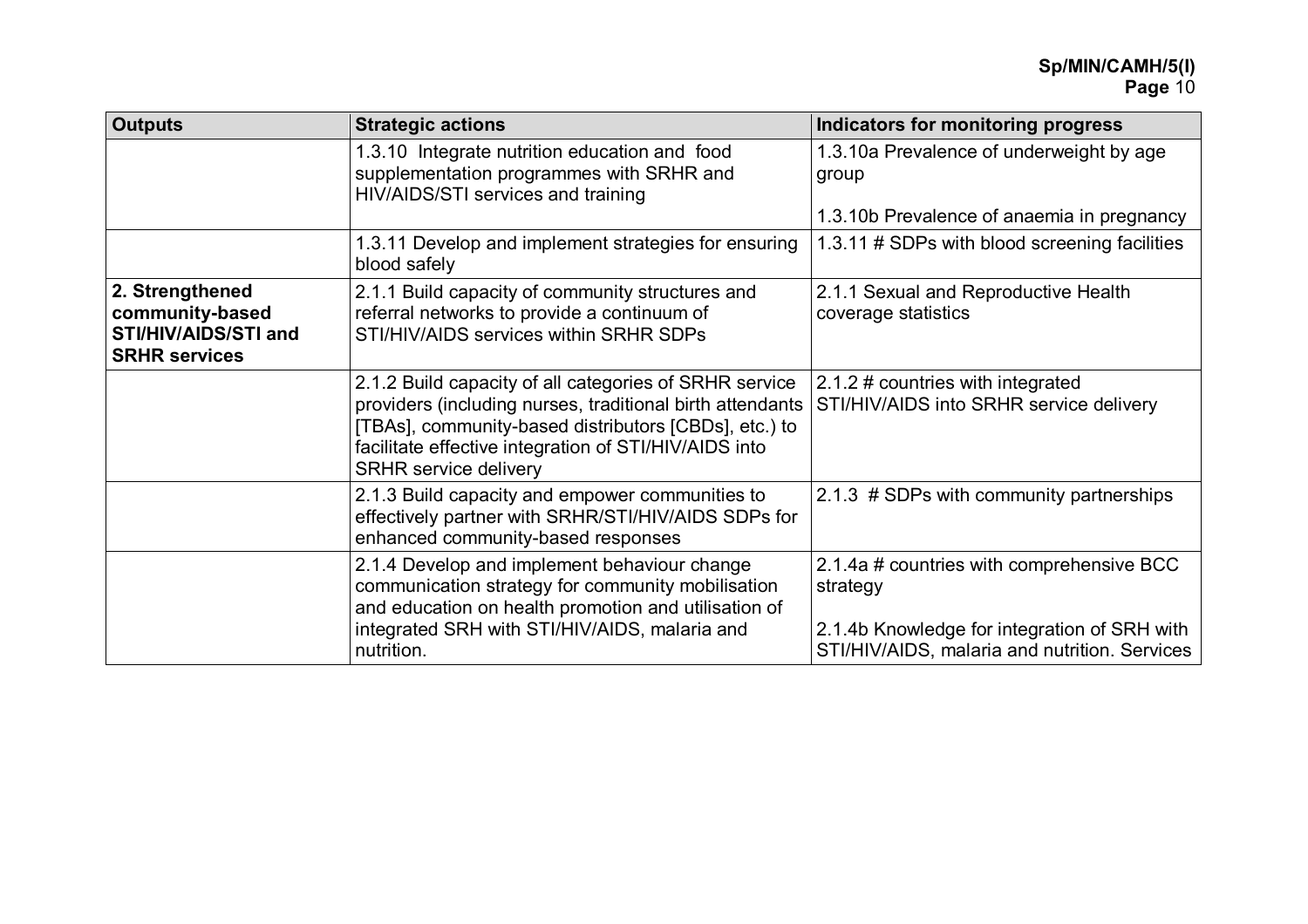| 3. Family planning<br>repositioned as key<br>strategy for attainment of<br><b>MDGs</b> |                                                                                                                                                     |                                                                                                  |
|----------------------------------------------------------------------------------------|-----------------------------------------------------------------------------------------------------------------------------------------------------|--------------------------------------------------------------------------------------------------|
| 3.1 Advocacy/policy                                                                    | 3.1.1 Mobilise political will and leadership for provision<br>of quality family planning services.                                                  | 3.1.1 Proportion of SRH budget allocated to<br>family planning                                   |
|                                                                                        | 3.1.2 Develop and/or implement gender and culture<br>sensitive policies/legislation to ensure universal<br>access to quality FP services            | 3.1.2 Supportive legislation, protocols and<br>guidelines for family planning                    |
| 3.2 Capacity building                                                                  | 3.2.1 Develop or implement structures and systems<br>for increasing access to FP                                                                    | 3.2.1 # Countries with functional structures for<br>FP service delivery                          |
|                                                                                        | 3.2.2 Train health care providers for the delivery of a<br>comprehensive range of FP services                                                       | 3.2.2 Proportion of health workers trained in<br><b>FP</b>                                       |
| 3.3 Service delivery                                                                   | .3.1.1 Develop gender and culture appropriate<br>information to enhance FP knowledge in the target<br>populations                                   | 3.3.1 Knowledge levels for FP for both men<br>and women                                          |
|                                                                                        | 3.3.2 Develop systems to increase coverage for FP services,<br>including community based distribution and alternative<br>models of service delivery | 3.3.2 Proportion of SDPs offering range of FP<br>services                                        |
|                                                                                        | 3.3.3 Integrate and provide FP as a component of<br>Maternal, New born and Child Health service package                                             | 3.3.3a CPR                                                                                       |
|                                                                                        |                                                                                                                                                     | 3.3.3b Couple Year Protection (CYP)                                                              |
|                                                                                        |                                                                                                                                                     | 3.3.3c Unmet need for FP                                                                         |
|                                                                                        |                                                                                                                                                     | 3.3.3d % of clients accessing FP through<br>community based mechanisms and<br>alternative models |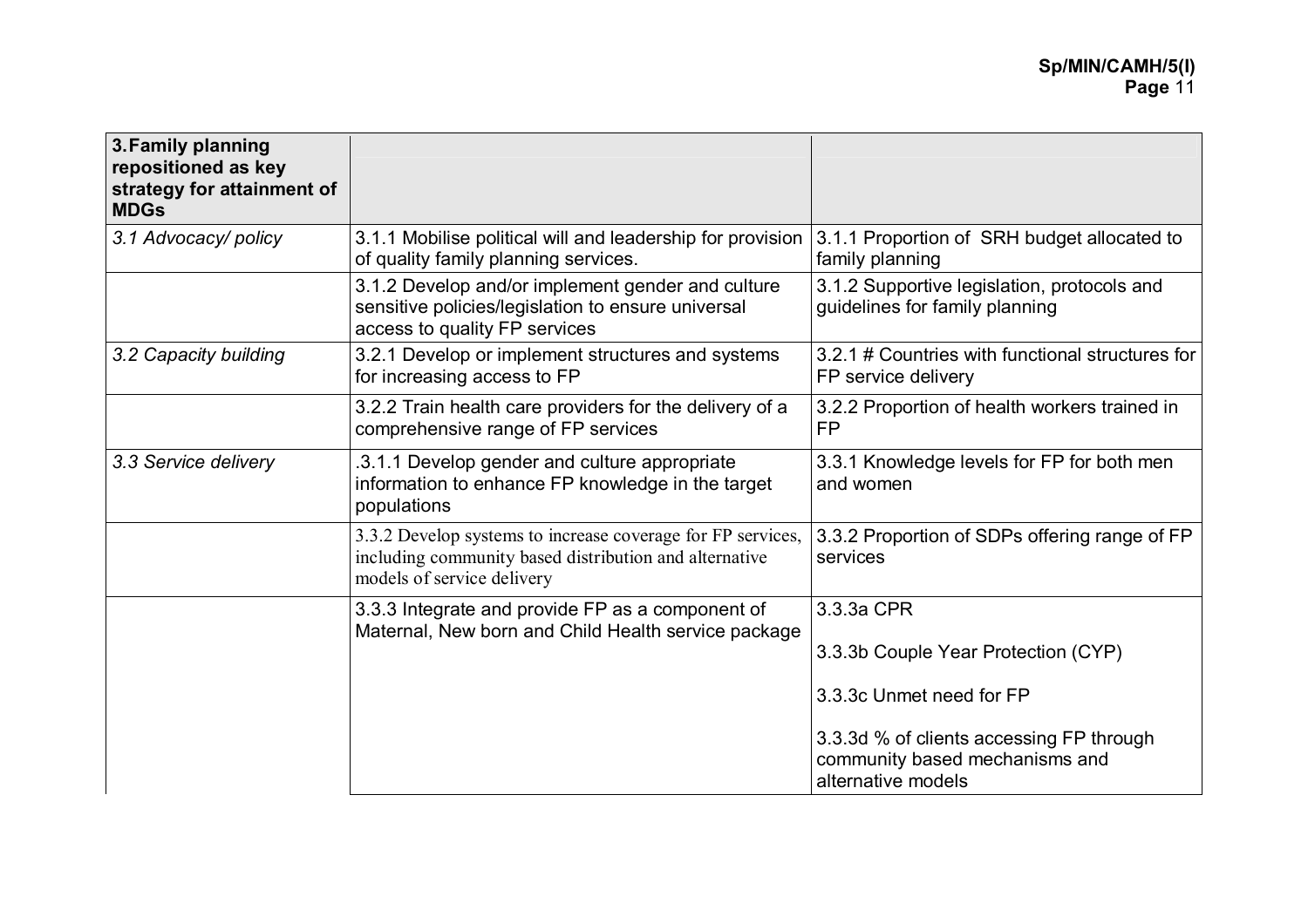| <b>4. Youth-friendly SRHR</b><br>services positioned as<br>key strategy for youth<br>empowerment,<br>development and<br>wellbeing |                                                                                                                                                                                                                                                   |                                                                                                                            |
|-----------------------------------------------------------------------------------------------------------------------------------|---------------------------------------------------------------------------------------------------------------------------------------------------------------------------------------------------------------------------------------------------|----------------------------------------------------------------------------------------------------------------------------|
| 4.1 Advocacy/policy                                                                                                               | 4.1.1 Strengthen implementation and/or advocacy for<br>policies that support the provision of SRHR services<br>addressing the needs of young people                                                                                               | 3.1.1 # countries that have developed<br>policies to support SRH services for young<br>people                              |
|                                                                                                                                   | 4.1.2 Cerebrate a day for the SRHR Services for<br>young people                                                                                                                                                                                   | 4.1.2 # countries cerebrating day of SRHR<br>Services for young people                                                     |
| 4.2 Capacity building                                                                                                             | 4.2.1a Develop and implement information and<br>communication strategies that support both<br>abstinence and condom use as effective strategies to<br>prevent HIV/AIDS/STIs and unplanned pregnancies<br>and link information to service delivery | 4.2.1 # Countries with IEC/BCC strategies<br>that promote abstinence and condom use                                        |
|                                                                                                                                   | 4.2.2 Build capacity of SDPs and all levels of service<br>providers to provide a comprehensive, gender<br>sensitive package of care for young people                                                                                              | 4.2.2 # countries with youth-friendly health<br>services within their training curricula                                   |
|                                                                                                                                   | 4.2.3 Develop and implement IEC strategies for<br>parents and educators to communicate to young<br>people.                                                                                                                                        | 4.2.3# Countries with IEC strategies for<br>parent education for young people.                                             |
| 4.3 Service delivery                                                                                                              | 4.3.1 Assess and establish/ strengthen youth-friendly<br>services at SDPs                                                                                                                                                                         | 4.3.1 # youth-friendly SDPs per population<br>3.2.1b % young people with knowledge<br>about both abstinence and condom use |
|                                                                                                                                   | 4.3.2 Integrate provision of youth friendly services<br>including promotion of abstinence and dual protection<br>methods within existing services                                                                                                 | 4.3.2a % Condom use among young people<br>4.3.2b Teenage pregnancy rate                                                    |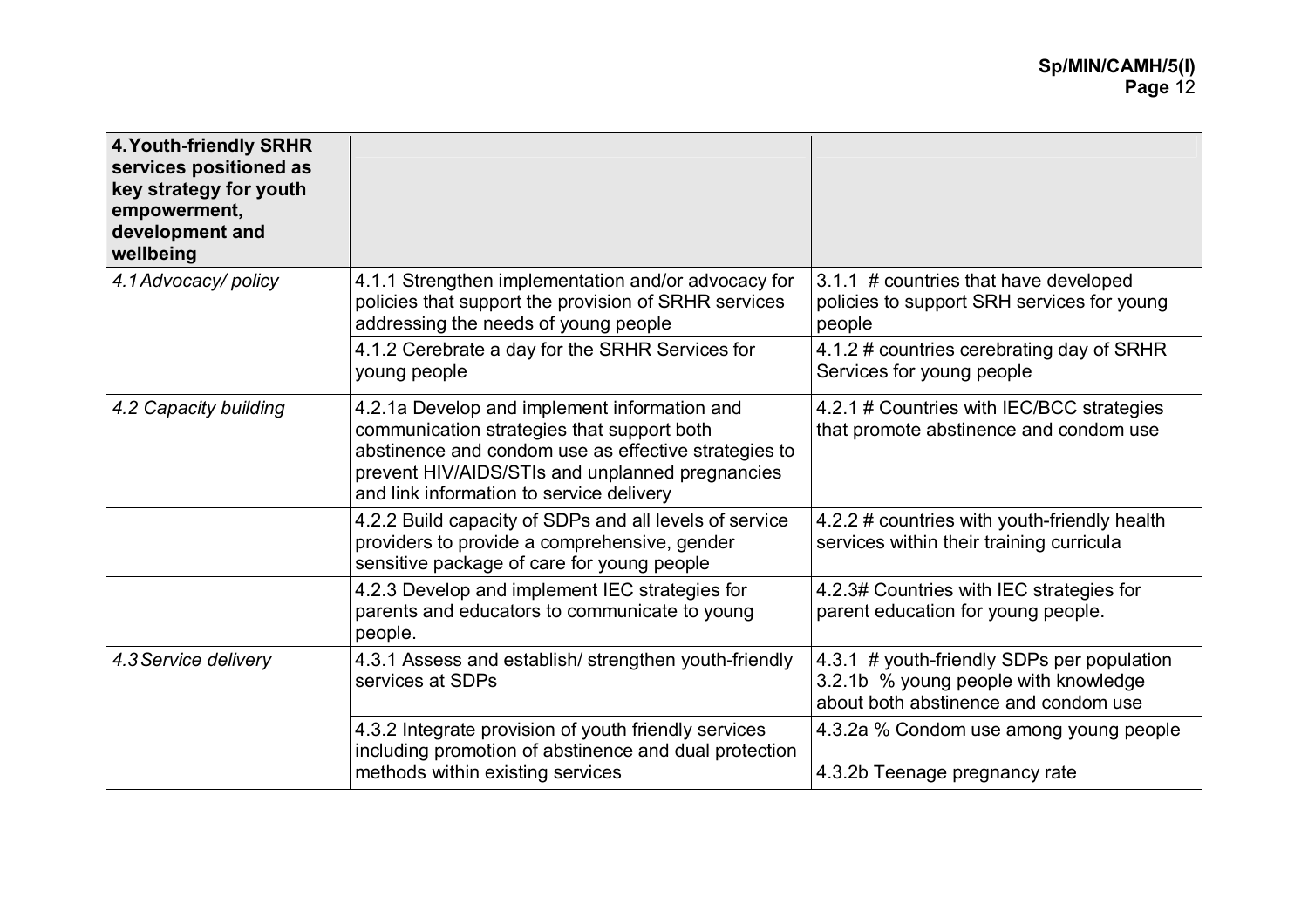|                                            | 4.3.3 Develop alternative service delivery mechanisms<br>to reach young people including outreaches, peer<br>education, CBD and social marketing.                   | 4.3.3 Adolescent fertility as a proportion of<br>total fertility                                                                                     |
|--------------------------------------------|---------------------------------------------------------------------------------------------------------------------------------------------------------------------|------------------------------------------------------------------------------------------------------------------------------------------------------|
|                                            | 4.3.4 Provide sexuality education for young people in<br>and out of school                                                                                          | 4.3.4 Age of sexual debut                                                                                                                            |
|                                            | 3.3.5 Support the meaningful participation of young<br>people, including young PLWHA, and communities in<br>the positioning and delivery of youth-friendly services | 4.3.5 Level of involvement of young people<br>including young PLWHA and communities in<br>the positioning and delivery of youth-friendly<br>services |
| 5. Incidence of unsafe<br>abortion reduced |                                                                                                                                                                     |                                                                                                                                                      |
| 5.1 Advocacy/policy                        | 5.1.1a Compile and disseminate data on the<br>magnitude and consequences of unsafe abortion,                                                                        | 5.1.1 # countries with status report on the<br>magnitude and consequences of unsafe<br>abortion.                                                     |
|                                            | 5.1.2a Enact policies and legal frameworks to reduce<br>incidence of unsafe abortion                                                                                | 5.1.2 # countries with legislative/policy<br>framework on abortion.                                                                                  |
|                                            | 5.1.3a Prepare and implement national plans of action<br>to reduce incidence of unwanted pregnancies and<br>unsafe abortion                                         | 5.1.3 # countries with action plans to reduce<br>unwanted pregnancies and unsafe abortion                                                            |
| 5.2 Capacity building                      | 5.2.1a Train service providers in the provision of<br>comprehensive safe abortion care services where<br>national law allows                                        | 5.2.1 # Service providers trained in safe<br>abortion care                                                                                           |
|                                            | 5.2.2 Refurbish and equip facilities for provision of<br>comprehensive abortion care services                                                                       | 5.2.2 Proportion of SDPs providing PAC<br>services                                                                                                   |
| 5.3 Service delivery                       | 5.3.1a Provide safe abortion services to the fullest<br>extent of the law                                                                                           | 5.3.1a # facilities providing safe abortion care                                                                                                     |
|                                            |                                                                                                                                                                     | 5.3.1b Abortion related MMR                                                                                                                          |
|                                            | 5.3.2 Educate communities on available safe abortion<br>services as allowed by national laws                                                                        | 5.3.2 # of countries with community<br>awareness programmes on abortion issues.                                                                      |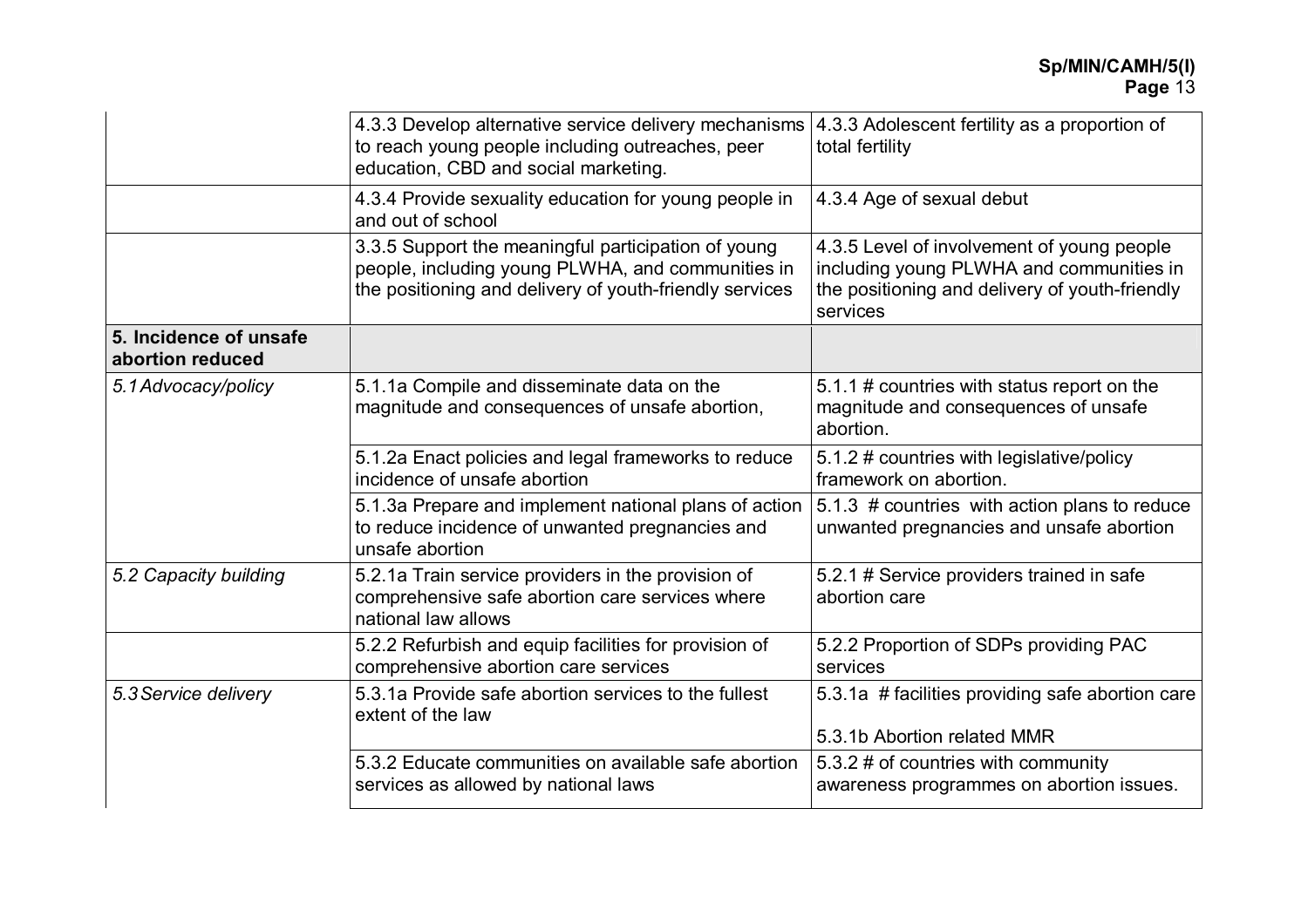|                                                                                                   | 5.3.3 Train health providers in prevention and<br>management of unsafe abortion                                                                                                                | 5.3.3 # countries with critical mass of trained<br>providers in place                                                  |
|---------------------------------------------------------------------------------------------------|------------------------------------------------------------------------------------------------------------------------------------------------------------------------------------------------|------------------------------------------------------------------------------------------------------------------------|
| <b>6. Access to quality Safe</b><br><b>Motherhood and child</b><br>survival services<br>increased |                                                                                                                                                                                                |                                                                                                                        |
| 6.1 Advocacy                                                                                      | 6.1.1 Develop and/or roll out the Road Map for the<br>reduction of maternal and newborn morbidity and<br>mortality.                                                                            | 6.1.1 # countries that have developed<br>Roadmaps for the reduction of maternal and<br>newborn morbidity and mortality |
|                                                                                                   | 6.1.2 Observe a Safe Motherhood Day                                                                                                                                                            | 6.1.2 # countries that commemorate safe<br>motherhood days                                                             |
|                                                                                                   | 6.1.3a Intensify maternal and neonatal tetanus<br>vaccination campaigns                                                                                                                        | 6.1.3 # Pregnant women and children<br>vaccinated                                                                      |
| 6.2 Capacity Building                                                                             | 6.2.1 Develop and implement national strategies for<br>rapid production, deployment and retention of<br>midwives, including harmonisation and accreditation<br>of curriculum at regional level | 6.2.1a # midwives per population<br>6.2.1b Coverage for supervised delivery                                            |
|                                                                                                   | 6.2.2 Incorporate Emergency Obstetric Care in pre-<br>service training of health care providers                                                                                                | 6.2.2 # countries that have pre-service<br>curricula incorporating EmOC for all<br>appropriate cadres                  |
|                                                                                                   | 6.2.3 Develop systems for rapid transport for women<br>with obstetric and gynaecological complications<br>including strengthening the referral system                                          | 6.2.3 # countries with functional referral<br>system from community to health facility.                                |
|                                                                                                   | 6.2.4 Strengthen the production of mid-level staff<br>production                                                                                                                               | 6.2.4 # Mid level staff per population                                                                                 |
|                                                                                                   | 6.2.5 South-South Staff exchange                                                                                                                                                               | 6.2.5 # Countries exchanging staff                                                                                     |
| 6.3 Services                                                                                      | 6.3.1 Scale up safe motherhood services through the<br>implementation of the Road Map for the reduction of<br>maternal and newborn morbidity and mortality                                     | 6.3.1a Maternal Mortality Ration (MMR)<br>6.3.1b Peri-natal mortality rate                                             |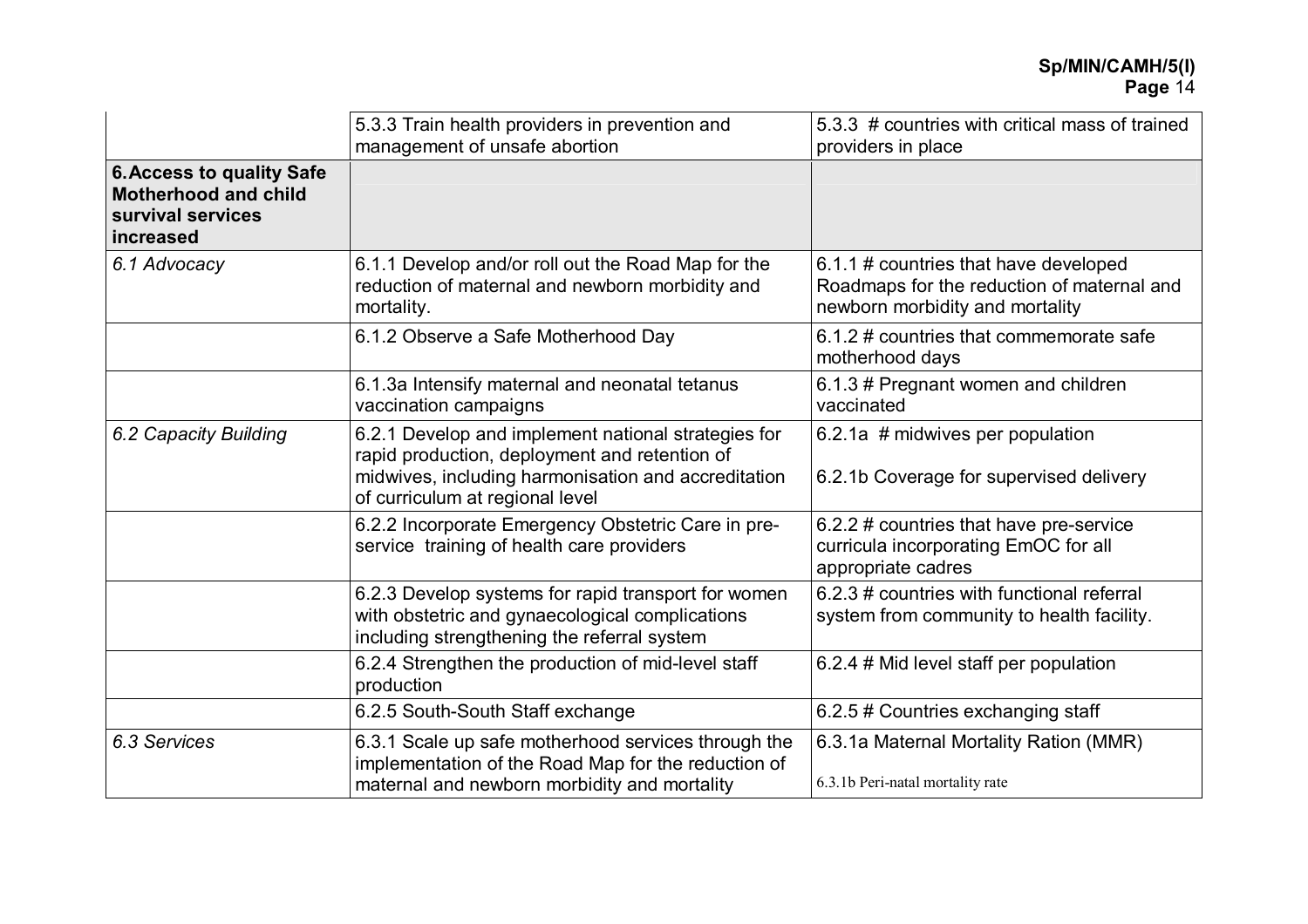|                                                                                                                                                                                                                                                                      | 6.3.1 # facilities per 500,000 population<br>providing basic and comprehensive EmOC                        |
|----------------------------------------------------------------------------------------------------------------------------------------------------------------------------------------------------------------------------------------------------------------------|------------------------------------------------------------------------------------------------------------|
| 6.3.2 Scale up neonatal care services including the<br>creation of neonatal resuscitation care in maternity<br>units                                                                                                                                                 | 6.3.2 Neonatal mortality rate                                                                              |
| 6.3.3 Increase coverage of child survival services<br>(expanded programme for immunization [EPI], oral<br>rehydration solutions [ORS]), early initiation of breast<br>feeding, and other appropriate nutritional intervention,<br>1 <sup>st</sup> week consultations | 6.3.3 Immunisation coverage at one year<br>6.3.3b Prevalence of under-weight children                      |
| 6.3.4 Adopt integrated management of childhood<br>illnesses (IMCI)                                                                                                                                                                                                   | 6.3.4a Availability of IMCI protocols<br>6.3.4b IMR<br>6.3.4c U-5 mortality                                |
| 6.3.4 Develop a mechanism for provision of adequate<br>safe blood supply                                                                                                                                                                                             | 6.3.5 Proportion of EmOC sites with access to<br>adequate supply of safe blood.                            |
| 6.3.5 Integrate STI/HIV/AIDS, malaria and nutrition<br>services into obstetric care                                                                                                                                                                                  | 6.3.5 Prevalence of newborn HIV infections<br>5.3.5b Proportion of malaria cases managed<br>with 24 hours. |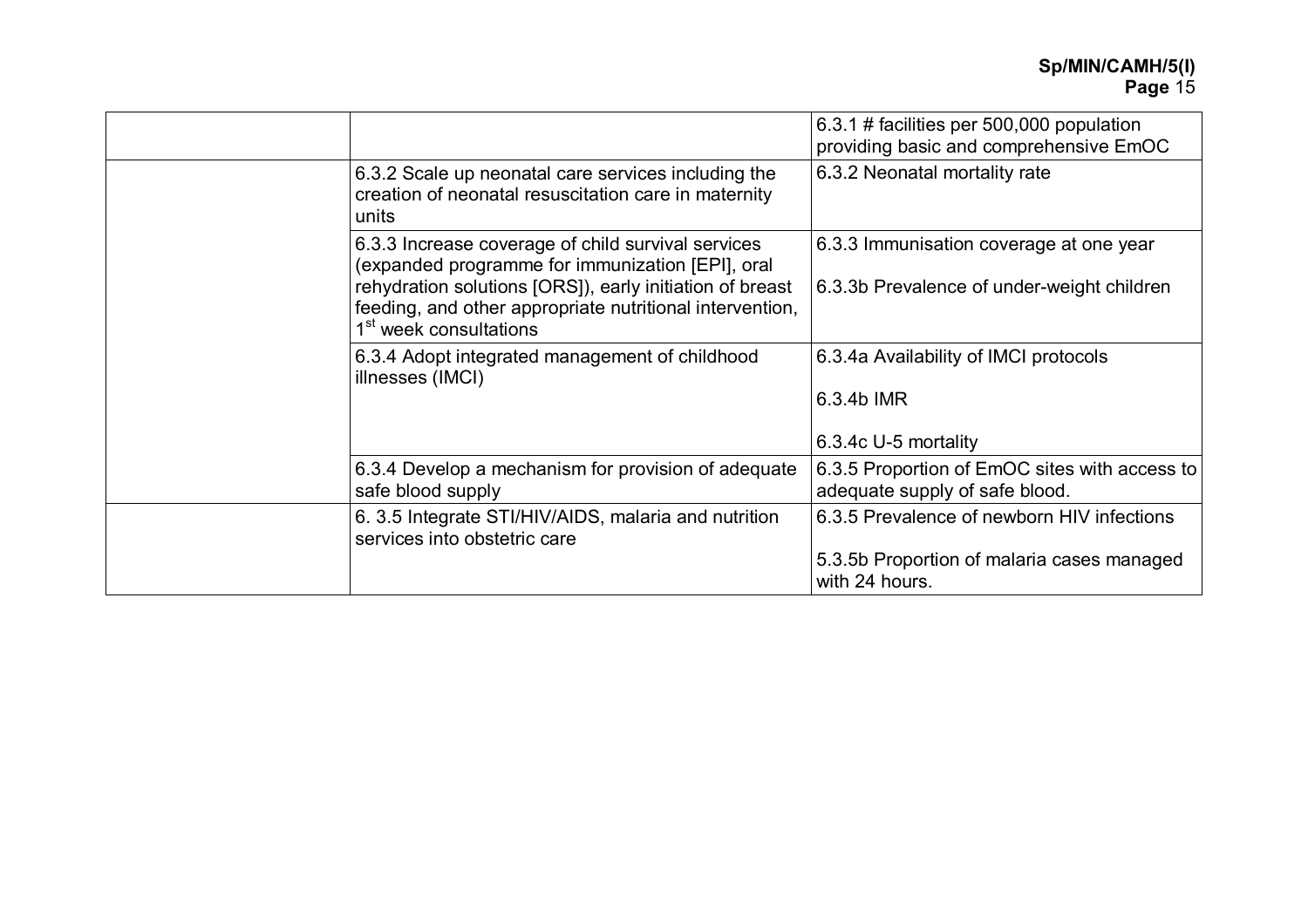| 7. Resources for SRHR<br>increased |                                                                                                                                                                                                                                        |                                                                                                              |
|------------------------------------|----------------------------------------------------------------------------------------------------------------------------------------------------------------------------------------------------------------------------------------|--------------------------------------------------------------------------------------------------------------|
| 7.1 Advocacy/poly                  | 7.1.1 Implement the Abuja Heads of State Declaration<br>on national budgetary allocation for health to at least<br>15% of the total national budget, with an appropriate<br>proportion of that for SRHR                                | 7.1.1a # countries with 15% of budget<br>allocated to health<br>7.1.1b Proportion of health budget allocated |
|                                    |                                                                                                                                                                                                                                        | for SRHR                                                                                                     |
|                                    | 7.1.2 Advocate for prioritisation of SRHR in national<br>poverty reduction strategy papers (PRSPs) and other<br>national development plans                                                                                             | 7.1.2a # countries with SRHR in their national<br>PRSP or development plans                                  |
|                                    |                                                                                                                                                                                                                                        | 7.1.2b % national health budgets allocated to<br><b>SRHR</b>                                                 |
|                                    | 7.1.3a Advocate for increased support to SRHR<br>programmes from donors and development partners                                                                                                                                       | 7.1.3 % of total SRHR budget, mobilized from<br>donors/development partners.                                 |
| 7.2 Capacity building              | 7.2.1 Develop partnerships with local & international<br>institutions, private sector and civil society<br>organizations (CSO/) for technical and financial<br>support, and for advancing the implementation of the<br>Plan of Action. | 7.2.1 # partnerships formed with each sector.                                                                |
|                                    | 7.1.2 Institutionalise National Health Accounts (NHA)                                                                                                                                                                                  | 7.1.2 # No of countries with updated NHAs                                                                    |
|                                    | 6.1.3a Develop and implement human resource<br>strategy to orient and train, deploy and retain health<br>system workers                                                                                                                | 7.1.3 Cadre of staff per 100,000 population                                                                  |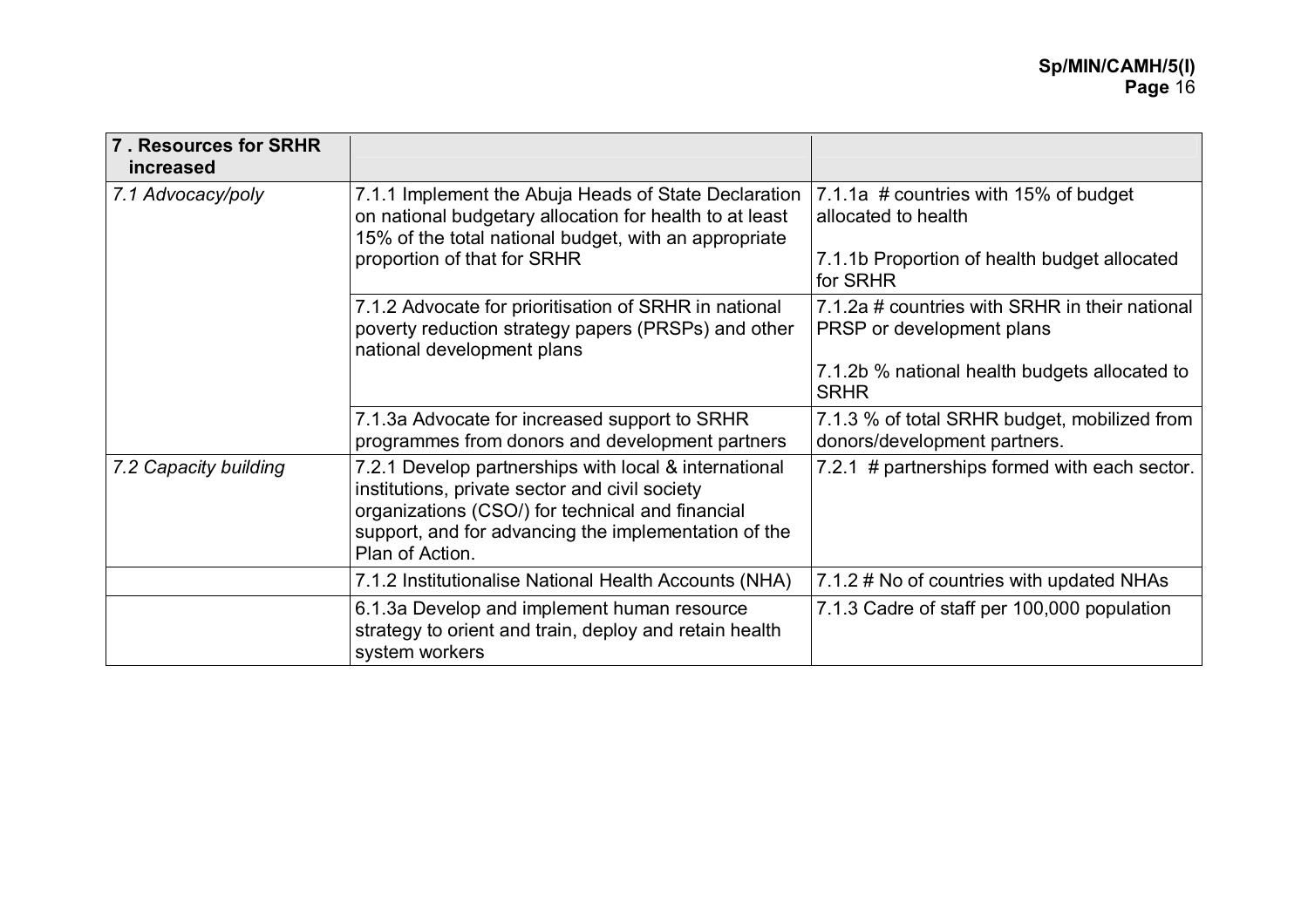| 8. SRH commodity<br>security strategies for all<br><b>SRH components</b><br>achieved |                                                                                                                                          |                                                                                                                                       |
|--------------------------------------------------------------------------------------|------------------------------------------------------------------------------------------------------------------------------------------|---------------------------------------------------------------------------------------------------------------------------------------|
| 8.1 Advocacy                                                                         | 8.1.1 Develop national/regional strategies and action<br>plans for forecasting, procurement and distribution of<br><b>RH</b> commodities | 8.1.1 # countries with plans for RHCS                                                                                                 |
|                                                                                      | 8.1.2 Establish a national and/or regional RHCS<br>committee                                                                             | 8.1.2 # countries/regions with<br>national/regional RHCS committees                                                                   |
|                                                                                      | 8.1.3a Develop national and where appropriate<br>regional RHCS strategy and action plans                                                 | 8.1.3 Regional/national RH commodity<br>security strategy and action plan(s) in place                                                 |
|                                                                                      | 8.1.4 Revise essential medicines lists to include<br>reproductive health commodities                                                     | 8.1.4 # countries with RH commodities in<br>essential medicines list                                                                  |
|                                                                                      | 8.1.5 Establish a budget line for SRH commodities                                                                                        | 8.1.5a % health budget allocated to RH<br>commodities<br>8.1.5b # countries with a national budget line<br>for SRH commodity security |
| 8.2 Capacity building                                                                | 8.2.1 Develop and implement logistics management<br>system (LMS) for RHCS                                                                | 8.2.1 # countries maintaining and regularly<br>updating statistics on commodities' stocks<br>and flows.                               |
|                                                                                      | 8.2.2 Train relevant staff in LMS for RHCS                                                                                               | 8.2.2 # countries experiencing stockout                                                                                               |
|                                                                                      | 8.2.3 Establish effective commodity management<br>system for the full range of commodities                                               | 8.2.3 # countries with commodity<br>management systems in place                                                                       |
|                                                                                      | 8.2.4a Develop capacity for bulk purchasing through<br>pooling of purchase orders at national and regional<br>levels                     | 8.2.4 # countries with integrated systems of<br>bulk purchasing and supply                                                            |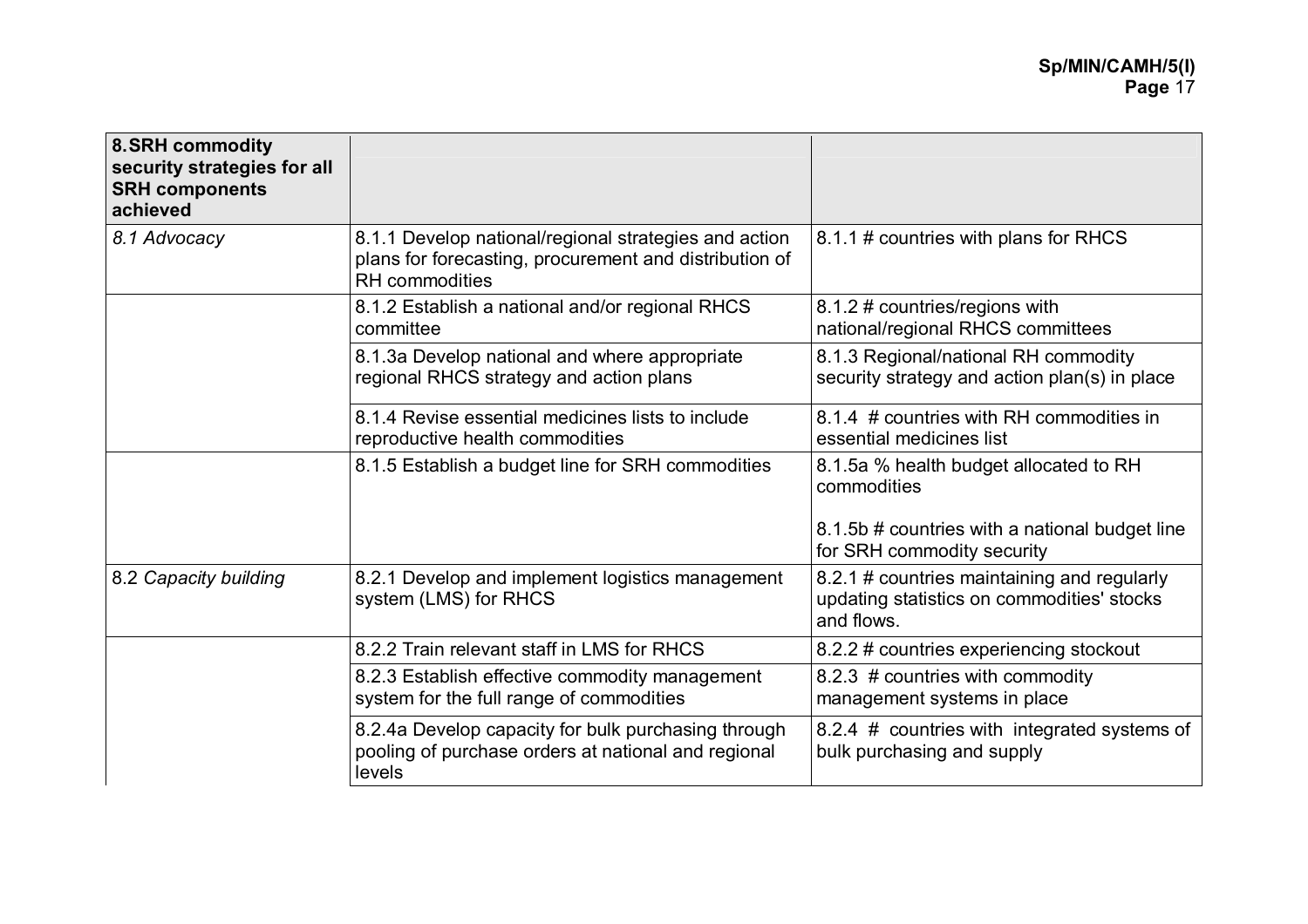|                                                                                                  | 8.2.5 Provide training in commodity management                                                                                                   | 8.2.5 # persons trained in management<br>logistic systems                                             |
|--------------------------------------------------------------------------------------------------|--------------------------------------------------------------------------------------------------------------------------------------------------|-------------------------------------------------------------------------------------------------------|
| 9. Monitoring, evaluation<br>and coordination<br>mechanism for the Plan<br>of Action established |                                                                                                                                                  |                                                                                                       |
| 9.1 Advocacy/policy                                                                              | 9.1.1 Advocate for allocation of national resources for<br>conducting regular censuses, DHS, and annual<br>maternal death reviews                | 9.1.1 # countries that regularly conduct<br>censuses, DHS & annual maternal death<br>reviews          |
| 9.2 Capacity building                                                                            | 9.2.1 Establish a continental monitoring and tracking<br>system to aggregate, analyse and disseminate data<br>received from the national level   | 9.2.1 Continental mechanism and database<br>for monitoring the POA in place                           |
| 93 Data collection and<br>utilization                                                            | 9.3.1 Institutionalise M&E at the public administration<br>and NGOs levels and allocate adequate human and<br>financial resources to support it. | 9.3.1 # countries with institutionalised M&E<br>systems.                                              |
|                                                                                                  | 9.3.2 Collect, analyse and disseminate minimum<br>national level information required for a continental<br>database                              | 9.3.2 # countries that make timely<br>submission of information to the continental<br>database        |
|                                                                                                  | 9.3.3 Support operational research for evidence based<br>action                                                                                  | 9.3.3 # countries utilizing operational<br>research in their planning.                                |
|                                                                                                  | 9.3.4 Collaborate with UN and donor agencies in<br>harmonizing data collection systems to ensure<br>consistency                                  | 9.3.4 Harmonized data collection system in<br>place                                                   |
|                                                                                                  | 9.3.5Put in place coordination mechanisms to monitor<br>and evaluate the efficient allocation of resources and<br>implementation of laws         | 9.3.5 # countries able to monitor & evaluate<br>allocation of resources and implementation of<br>laws |
|                                                                                                  | 9.3.6 Institutionalise exchange and sharing of best<br>practices including south-south technical exchanges                                       | 9.3.6a # Institutions in formal strategic<br>partnerships for technical exchange                      |
|                                                                                                  |                                                                                                                                                  | 9.3.6b Best practice web platform established                                                         |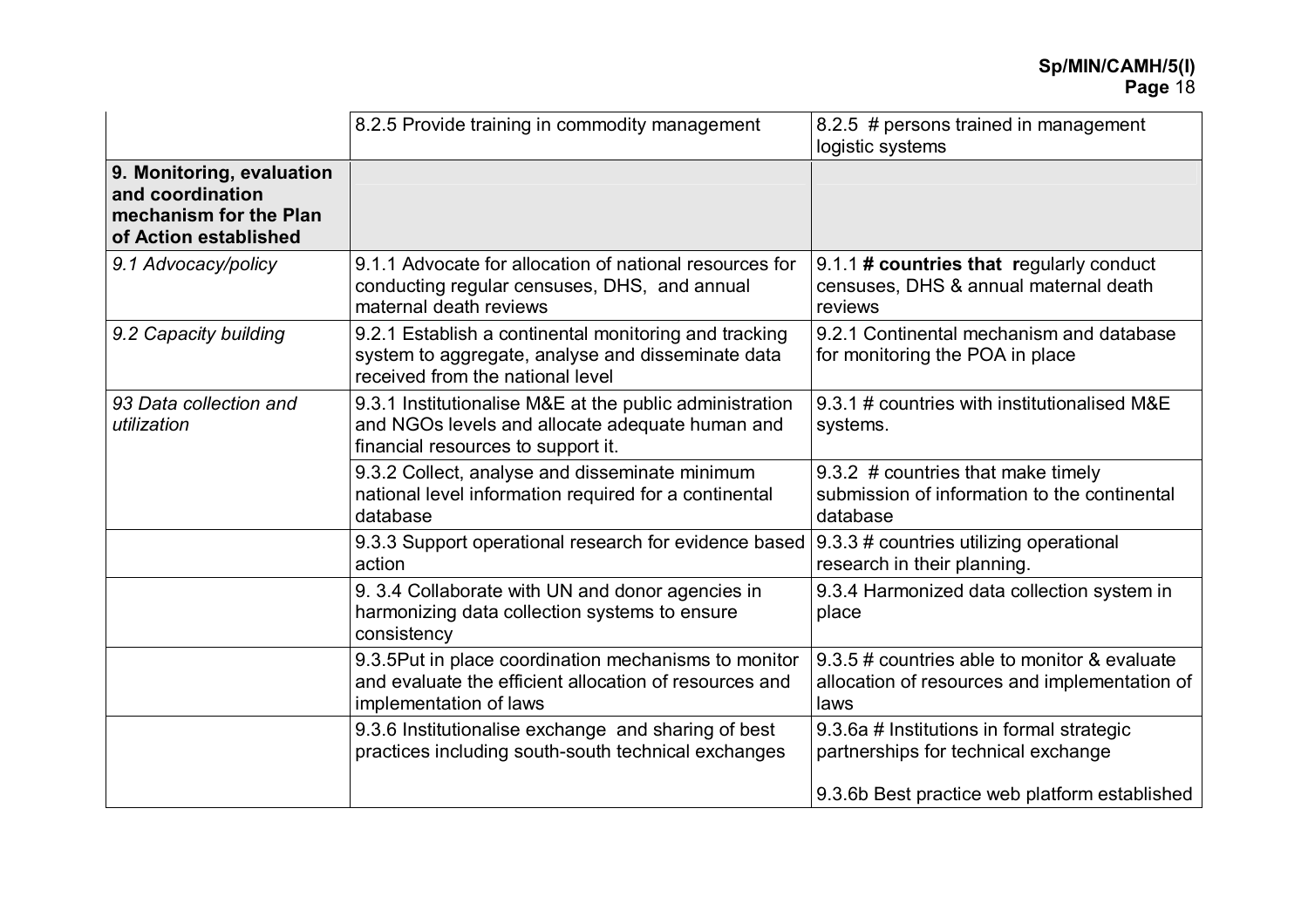**Sp/MIN/CAMH/5(I) Page** 19

|                                                                                                                                               | and maintained                                                                         |
|-----------------------------------------------------------------------------------------------------------------------------------------------|----------------------------------------------------------------------------------------|
| 9.3.7 Develop and/or implement coordination and<br>supervisory structure and mechanism for<br>implementation of SRHR at regional and national | 9.3.7a # countries with functional coordination<br>structure and mechanism established |
| levels.                                                                                                                                       | 9.3.7b Regional coordination structure and<br>mechanism established.                   |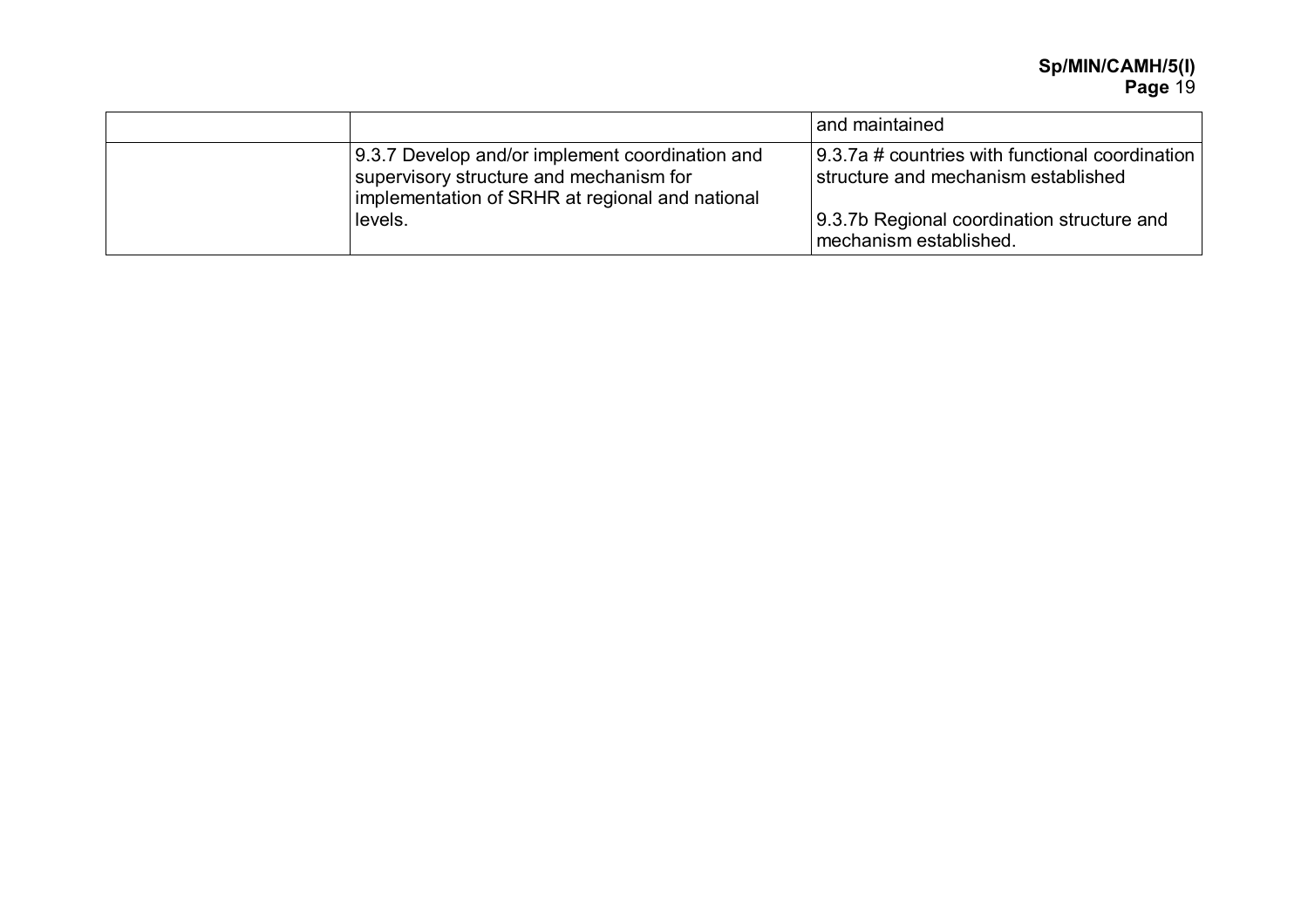#### **ROLE OF STAKEHOLDERS**

#### (a) **The African Union**

26. The African Union will, among other things, play advocacy role, resource mobilisation, monitoring and evaluation, dissemination of best practices and harmonisation of policies and strategies.

#### (b) **Regional Economic Communities**

27. Regional Economic Communities will, among other things, provide technical support to Member countries including training in the area of reproductive health, advocate for increased resources for sexual and reproductive health, harmonise the implementation of national Action Plans, monitor progress, identify and share best practices.

#### (c) **Member States**

29. Member States will adapt and implement the Action Plan for the operationalisation of the Continental SRHR Policy Framework. They will also put in place advocacy, resource mobilisation and budgetary provision as a demonstration of ownership and monitoring and evaluation. They will also invite civil society and the private sector to participate in national programs.

#### (d) **Partners**

28. In line with the Paris principle multi-lateral and bi-lateral organizations; international and national civil society organizations and other development partners will align their financial and technical assistance and cooperation plans with national and regional needs and priorities for implementation of the plan of action.

#### **CONCLUSION**

29. African leaders have a civic obligation to respond to the Sexual and Reproductive Health needs and Rights of their people. This Action Plan is a clear demonstration of their commitment to advance Sexual and Reproductive Health and Rights in Africa.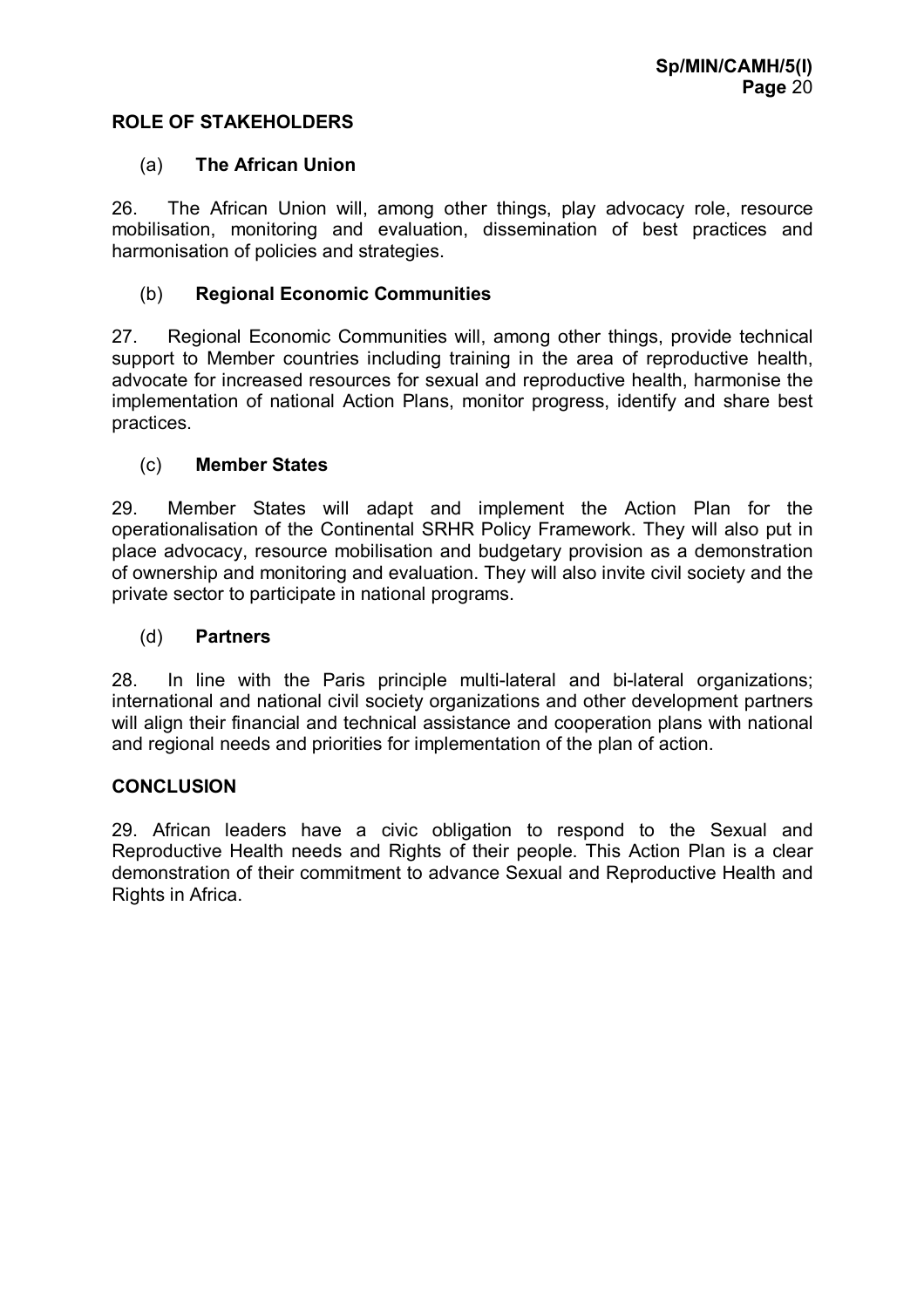#### Annex:

## **METHODOLOGY AND RESULTS OF COSTING OF SRHR SERVICES**

- 1. The principles of this costing estimate include the expectation that: plans should be geared to achieving universal access to reproductive health by 2015, increased investment and action to improve human resources for health are required, such plans and estimates include resources to strengthen the health system including allocations for monitoring, supervision, basic public health functions, community action and other necessary support functions, that additional resources will be needed to address elements explicitly not included (such as capital investments) and that further investment will be needed in sectors other than health that support and advance progress towards health-related objectives, including those in the Millennium Development Goals.
- 2. Estimates were conducted, using available information, on a national level and aggregated up to regional totals. These costs reflect direct service delivery requirements to reach coverage targets directed towards the universal access to reproductive health ICPD goal, which would also advance health related ICPD and MDG goals. These calculations propose that each country in Africa rapidly increase access to an essential package of integrated reproductive health services that would reduce by nearly half by 2010 their current gaps on the way to universal access by 2015. Countries with 40 per cent coverage in 2006 should aim to reach 66% coverage by 2010, those with 60 per cent should aim to exceed 75% and those with 75 per cent should aim for 85%. Additional adjustments are then made to the resulting direct costs.
- 3. These adjustments include a doubling of medical and paramedical salaries required to increase commitment, staff retention when supplemented with other non-monetary incentives, motivation and service quality: issues well recognized in both the prior and current African Union deliberations, as well as in other settings. The adjustments include a 37% adjustment comprised of the following elements added to total direct costs, including salaries: strengthening management systems (including financial management) at 20%; improving monitoring, evaluation, and quality assurance at 15%; and, building capacity for basic research and development at 2%. In addition, a 67% increment is required for general overhead (support staff, electricity, etc., and maintenance), public health functions (including community demand generation) and regulatory requirements. In toto, these additions reflect the effort required for direct service provision, health system development and several crucial supportive activities. Direct service inputs of salary and drug/equipment provision therefore account for less than half of the total estimate.
- 4. SRH-related prevention interventions were estimated by specifying the share of the UNAIDS-identified prevention activities that relate to SRHR. For example, all condom distribution and STI management, substantial shares of youth-based and special population interventions and small shares of harm exposure and blood safety interventions (in the latter case, proxied by an estimate of the proportion of transfusions needed for maternal hemorrhage) are included. These analyses, based on UNAIDS data, produce estimates for SRH-related prevention interventions increasing from \$2.2 - \$3.6 billion over the same period. Additional resources would be needed for the remaining proportions of prevention, treatment, care and support services.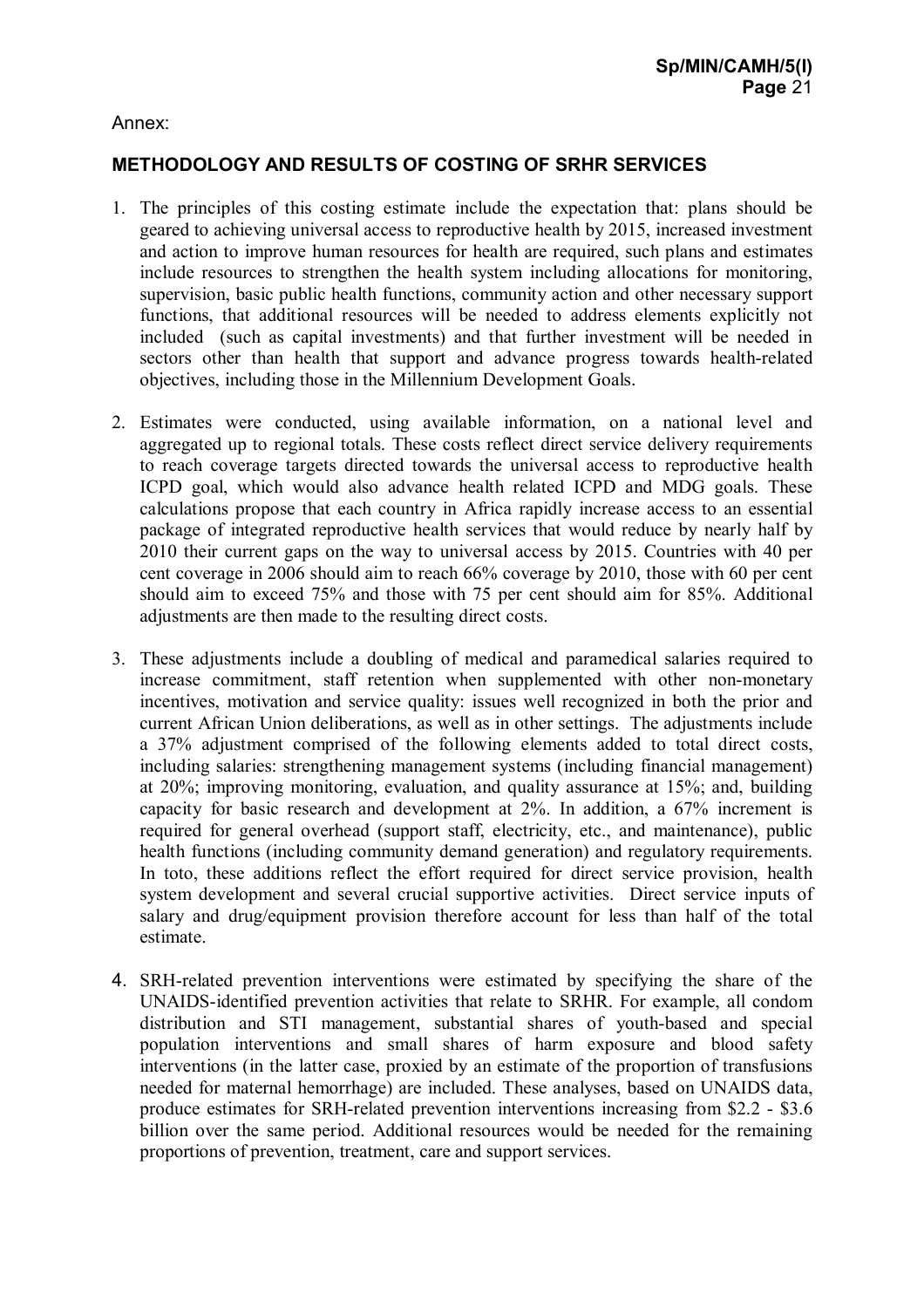- 5. Annex Table 1 reflects the estimated requirements for service delivery of SRH services, aggregated up from national level analyses, under two scenarios: (1) the United Nations Population Division Medium Variant projection of fertility decline during 1997-2010 and (2) fertility and contraceptive prevalence levels associated with progressively eliminating current unmet need for family planning before 2015. The results presented for this latter scenario capture the prevalence increase early in the sequence of progress.
- 6. The results suggests that delivery of sexual and reproductive health services for Africa under two scenarios will require in 2007 the expenditure of \$3.5 billion and will increase to about \$4.6 billion by 2010. The total SRH/HIV prevention costs for direct service provision, health system development and crucial supportive activities therefore total \$5.8, \$6.6, \$7.4 and \$8.3 billion, respectively in the years from 2007 to 2010. Family planning expenditures are higher in the unmet need scenario but total expenditures for other SRH interventions
- 7. The resulting totals for SRH and STI/HIV/AIDS prevention correspond to per capita expenditures increasing from \$6.03 to \$8.14 (of the \$34 per capita recognized by the AU as needed for health) during this period. In comparison, the 2005 direct expenditures for SRH are estimated at roughly \$2 per capita (not including system investments).
- 8. Review and updating of the estimates, incorporating national statistical inputs, is required. These are provisional results, conditional on the details above. The results also reveal that the savings in other maternal, newborn and child health interventions are significantly greater than the marginal increase in expenditures for higher family planning prevalence.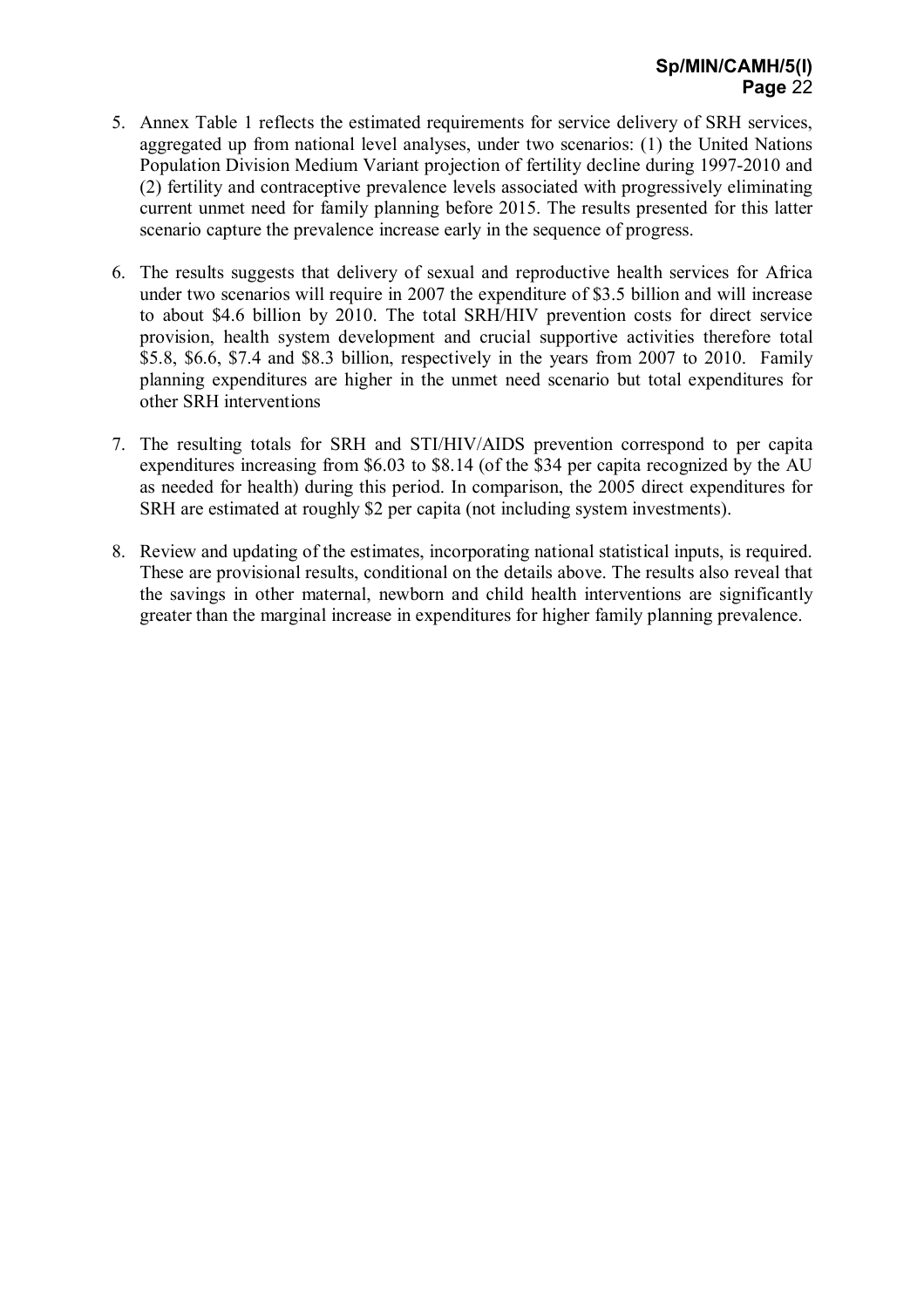**Annex Table 1: Resource requirements for Reproductive, Maternal, Newborn Health Direct Service Delivery in Africa (2007-2010) Medium Variant and Unmet Need Met Projection Scenarios, with and without System adjustments (millions \$US)** 

|                                     | 2007    | 2008    | 2009    | 2010    | 2007-2010 |
|-------------------------------------|---------|---------|---------|---------|-----------|
| <b>MEDIUM VARIANT</b>               |         |         |         |         |           |
| Personnel costs                     |         |         |         |         |           |
| <b>Family Planning</b>              | 29.2    | 31.5    | 33.8    | 36.2    | 130.6     |
| ANC and normal delivery             | 281.5   | 308.2   | 335.1   | 362.0   | 1,286.7   |
| Added maternal/newborn*             | 156.0   | 178.1   | 198.5   | 217.8   | 750.5     |
| <b>STI</b>                          | 55.4    | 61.9    | 68.5    | 75.2    | 261.1     |
| <b>Total Personnel</b>              | 522.2   | 579.7   | 635.9   | 691.2   | 2,429.0   |
| Drug/supply costs                   |         |         |         |         |           |
| Family Planning**                   | 85.5    | 92.3    | 99.3    | 106.5   | 383.6     |
| ANC and normal delivery             | 360.6   | 381.3   | 402.0   | 422.5   | 1,566.4   |
| Added maternal/newborn*             | 216.7   | 252.3   | 286.2   | 319.2   | 1,074.4   |
| STI                                 | 23.6    | 26.3    | 29.1    | 32.0    | 111.0     |
| <b>Total Drugs/supplies</b>         | 686.3   | 752.2   | 816.6   | 880.2   | 3,135.4   |
| Grand total (w salary adj.)         | 1,730.7 | 1,911.5 | 2,088.4 | 2,262.7 | 7,993.3   |
| GRAND TOTAL (w system costs)        | 3,530.5 | 3,899.5 | 4,260.3 | 4,616.0 | 16,306.4  |
| <b>UNMET NEED</b>                   |         |         |         |         |           |
| Personnel costs                     |         |         |         |         |           |
| <b>Family Planning</b>              | 30.4    | 33.3    | 36.3    | 39.5    | 139.5     |
| ANC and normal delivery             | 279.4   | 303.5   | 327.4   | 350.9   | 1,261.3   |
| Added maternal/newborn              | 155.0   | 175.8   | 194.7   | 212.2   | 737.7     |
| <b>STI</b>                          | 55.4    | 61.9    | 68.5    | 75.2    | 261.1     |
| <b>Total Personnel</b>              | 520.2   | 574.6   | 627     | 677.8   | 2,399.6   |
| Drug/supply costs                   |         |         |         |         |           |
| <b>Family Planning</b>              | 88.3    | 97.2    | 106.4   | 116.0   | 407.9     |
| ANC and normal delivery             | 358.0   | 375.8   | 393.1   | 410.0   | 1,536.9   |
| Added maternal/newborn              | 215.3   | 248.9   | 280.6   | 310.8   | 1,055.6   |
| STI                                 | 23.6    | 26.3    | 29.1    | 32.0    | 111.0     |
| <b>Total Drugs/supplies</b>         | 685.1   | 748.2   | 809.2   | 868.8   | 3,111.4   |
| Grand total (w salary adj.)         | 1,725.6 | 1,897.4 | 2,063.2 | 2,224.4 | 7,910.7   |
| <b>GRAND TOTAL (w system costs)</b> | 3,520.2 | 3,870.8 | 4,208.9 | 4,537.8 | 16,137.7  |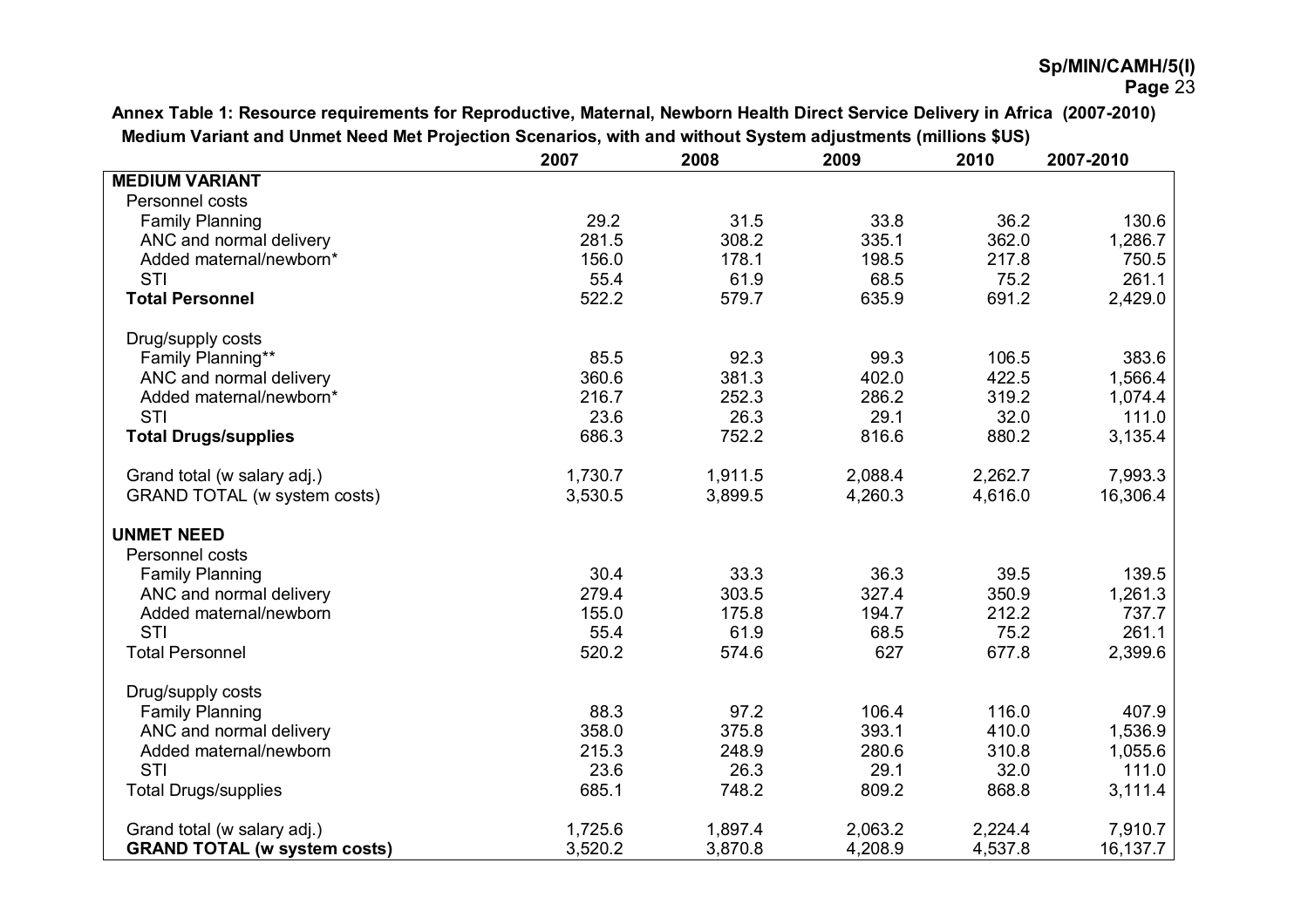# **Sp/MIN/CAMH/5(I) Page** 24

\* Added maternal/newborn interventions include Emergency Obstetric Care, newborn health and additional maternal conditions.

\*\*Additional condom costs for STI/HIV/AIDS are not included.